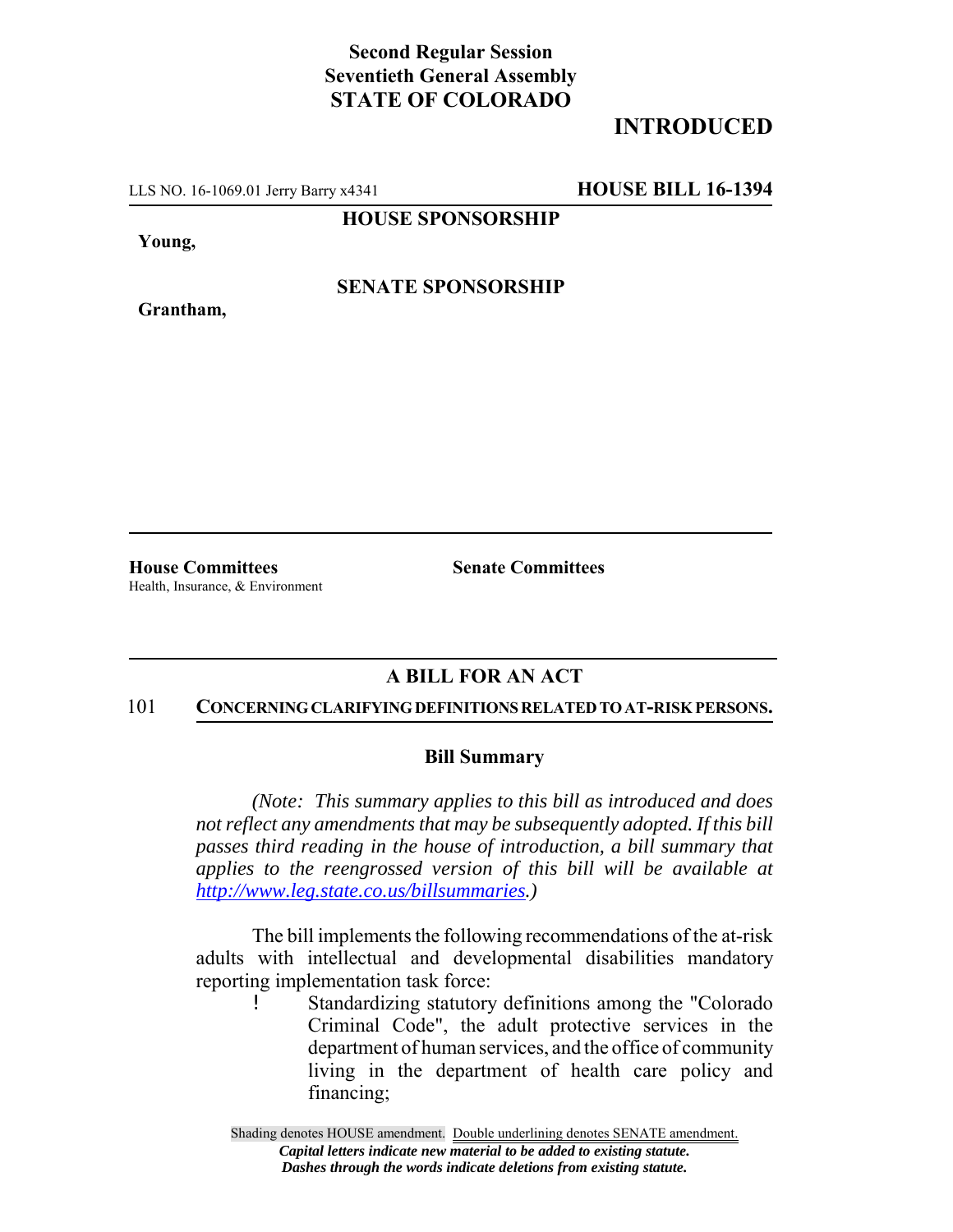- ! Specifying that enhanced penalties for crimes against an at-risk person apply to all persons 70 years of age or older and to all persons with a disability; and
- ! Clarifying and expanding the definitions of persons who are required to report instances of mistreatment of at-risk elders or at-risk adults with an intellectual and developmental disability (adults with IDD).
- The bill also:
- ! Reduces the time when a law enforcement agency or county department is required to prepare a written report from 48 hours to 24 hours;
- ! Specifies that a county department of human or social services is to conduct an investigation of allegations of mistreatment of an at-risk adult; and
- ! Clarifies that the human rights committee is responsible for ensuring that an investigation of mistreatment of an adult with IDD occurred.
- 1 *Be it enacted by the General Assembly of the State of Colorado:*

2 **SECTION 1.** In Colorado Revised Statutes, **amend** 18-6.5-101

3 as follows:

 **18-6.5-101. Legislative declaration.** The general assembly recognizes that fear of mistreatment is one of the major personal concerns 6 of at-risk adults and at-risk juveniles PERSONS and that at-risk adults and 7 at-risk juveniles PERSONS are more vulnerable to and disproportionately damaged by crime in general but, more specifically, by abuse, exploitation, and neglect because they are less able to protect themselves against offenders, a number of whom are in positions of trust, and because they are more likely to receive serious injury from crimes committed against them and not to fully recover from such injury. At-risk 13 adults and at-risk juveniles PERSONS are more impacted by crime than the general population because they tend to suffer great relative deprivation, financially, physically, and psychologically, as a result of the abuses 16 against them. A significant number of at-risk adults and at-risk juveniles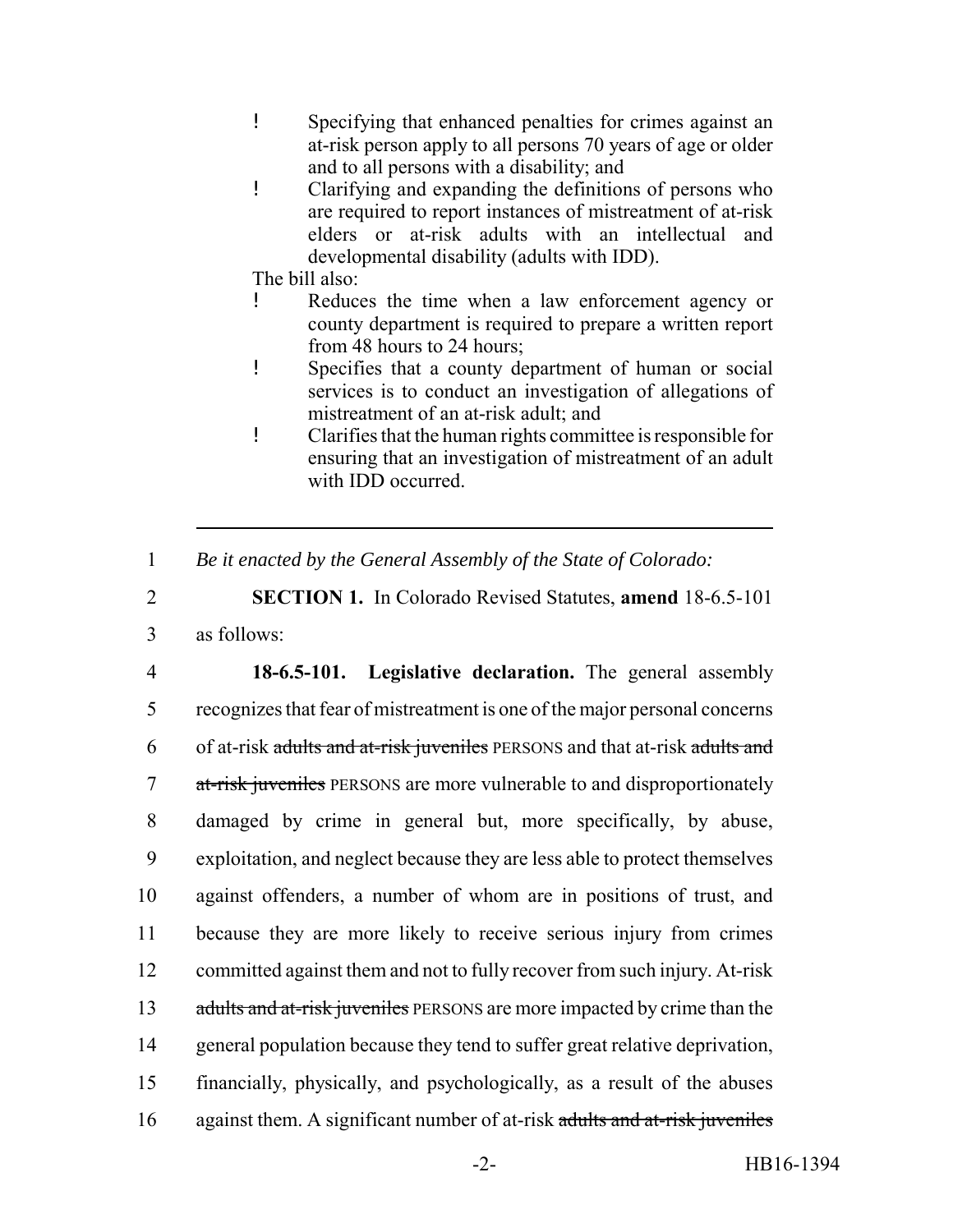PERSONS are not as physically, INTELLECTUALLY, or emotionally equipped 2 to protect themselves or aid in their own security as non-at-risk adults and 3 non-at-risk juveniles PERSONS in society. They are far more susceptible than the general population to the adverse long-term effects of crimes committed against them, including abuse, exploitation, and neglect. The general assembly therefore finds that penalties for specified crimes 7 committed against at-risk adults and at-risk juveniles PERSONS should be 8 more severe than the penalties for the commission of said THE SAME crimes against other members of society. **SECTION 2.** In Colorado Revised Statutes, 18-6.5-102, **amend** (1), (2.5), (5), (6), (10), and (13); and **add** (4.5) and (10.5) as follows: **18-6.5-102. Definitions.** As used in this article, unless the context otherwise requires: (1) "Abuse" means any of the following acts or omissions 15 committed against an at-risk elder AT-RISK PERSON: (a) The nonaccidental infliction of bodily injury, serious bodily injury, or death; (b) Confinement or restraint that is unreasonable under generally accepted caretaking standards; OR (c) Subjection to sexual conduct or contact classified as a crime under this title. 22 (d) Caretaker neglect; and 23 (e) Exploitation. 24 (2.5) "At-risk adult with an intellectual and developmental 25 disability IDD" means a person who is eighteen years of age or older and is a person with an intellectual and developmental disability, as defined in section 25.5-10-202 (26) (a), C.R.S.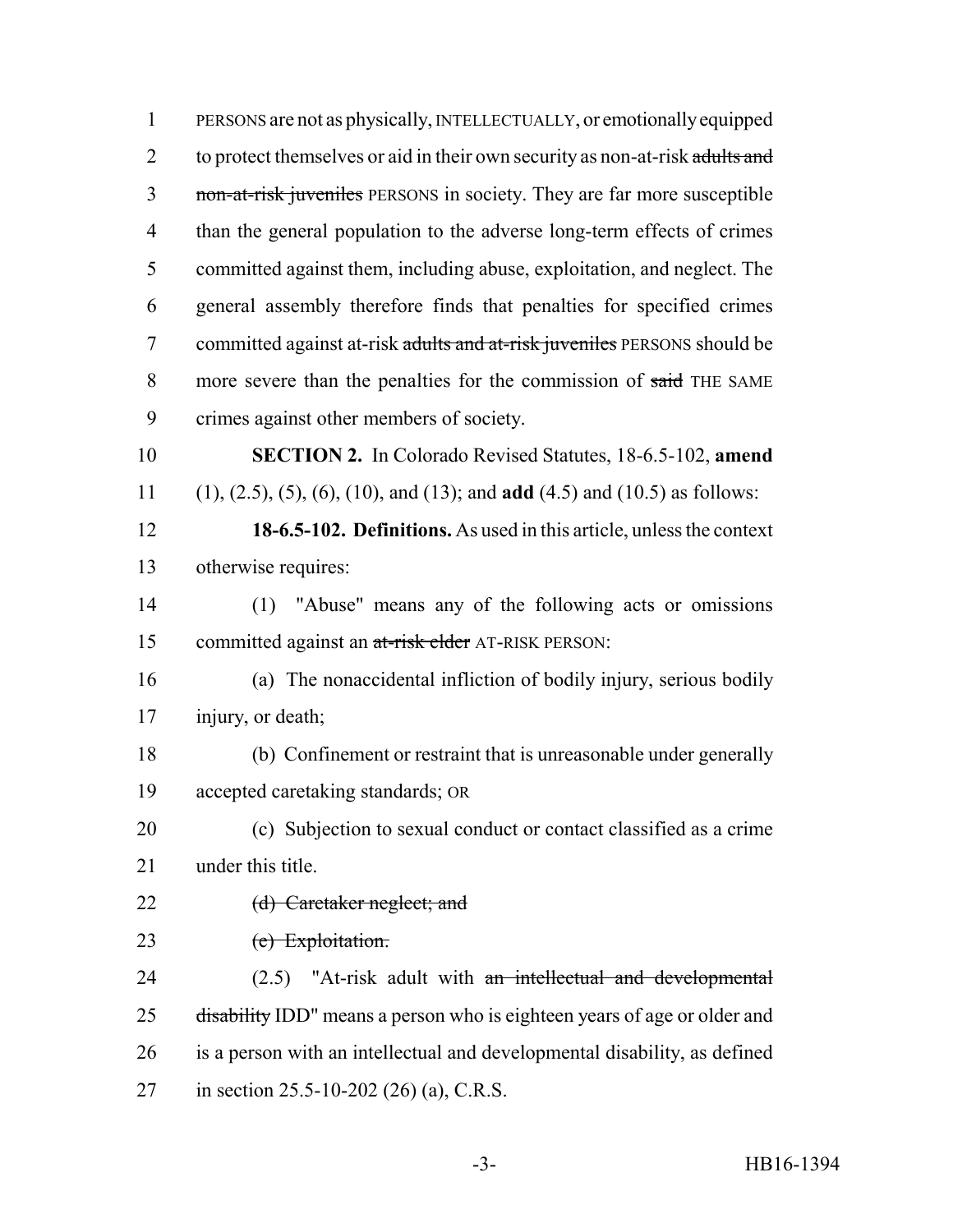(4.5) "AT-RISK PERSON" MEANS AN AT-RISK ADULT, AN AT-RISK ADULT WITH IDD, AN AT-RISK ELDER, OR AN AT-RISK JUVENILE.

(5) "Caretaker" means a person who:

- (a) Is responsible for the care of an at-risk adult, at-risk juvenile, 5 or at-risk elder, AT-RISK PERSON as a result of a family or legal relationship;
- (b) Has assumed responsibility for the care of an at-risk adult, 8 at-risk juvenile, or at-risk elder AT-RISK PERSON; or
- (c) Is paid to provide care or services to an at-risk adult, at-risk 10 juvenile, or at-risk elder AT-RISK PERSON.

 (6) "Caretaker neglect" means neglect that occurs when adequate 12 food, clothing, shelter, psychological care, physical care, medical care, or HABILITATION, supervision, OR ANY OTHER TREATMENT NECESSARY FOR THE HEALTH OR SAFETY OF AN AT-RISK PERSON is not secured for an 15 at-risk adult or an at-risk elder PERSON or is not provided by a caretaker in a timely manner and with the degree of care that a reasonable person in the same situation would exercise; except that the withholding, withdrawing, or refusing of any medication, any medical procedure or device, or any treatment, including but not limited to resuscitation, cardiac pacing, mechanical ventilation, dialysis, and artificial nutrition and hydration, in accordance with any valid medical directive or order or 22 as described in a palliative plan of care, shall not be IS NOT deemed caretaker neglect. As used in this subsection (6), "medical directive or 24 order" includes but is not limited to a medical durable power of attorney, a declaration as to medical treatment executed pursuant to section 15-18-104, C.R.S., a medical order for scope of treatment form executed pursuant to article 18.7 of title 15, C.R.S., and a CPR directive executed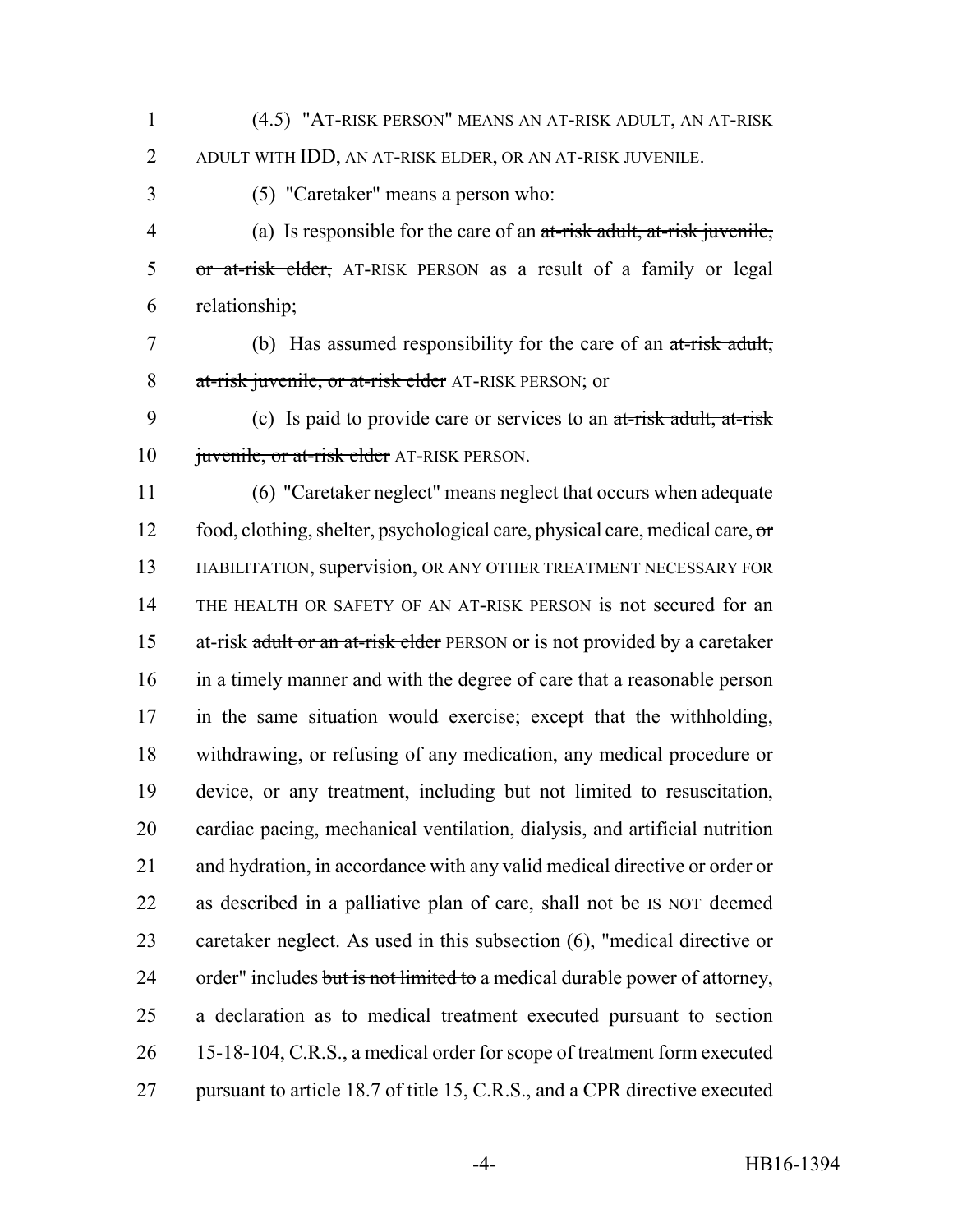pursuant to article 18.6 of title 15, C.R.S.

 (10) "Exploitation" means an act or omission committed by a person who:

 (a) Uses deception, harassment, intimidation, or undue influence 5 to permanently or temporarily deprive an at-risk elder PERSON of the use, benefit, or possession of any thing of value;

7 (b) In the absence of legal authority:

 (I) Employs the services of a third party for the profit or advantage 9 of the person or another person to the detriment of the at-risk elder; or PERSON;

11 (II) (C) Forces, compels, coerces, or entices an at-risk elder PERSON to perform services for the profit or advantage of the person or 13 another person against the will of the at-risk elder; or PERSON;

 (d) USES HARASSMENT, UNDUE INFLUENCE, OR INTIMIDATION TO CREATE A HOSTILE OR FEARFUL ENVIRONMENT FOR AN AT-RISK PERSON WHO RELIES ON THAT PERSON TO PROVIDE CARE, LIVES WITH THE PERSON,

OR IS REGULARLY VISITED BY THE PERSON; OR

18 (e) (e) Misuses the property of an at-risk elder PERSON in a manner 19 that adversely affects the at-risk elder's PERSON's ability to receive health care or health care benefits or to pay bills for basic needs or obligations.

- (10.5) "MISTREATED" OR "MISTREATMENT" MEANS:
- (a) ABUSE;
- (b) CARETAKER NEGLECT;
- (c) EXPLOITATION;

25 (d) AN ACT OR OMISSION THAT THREATENS THE HEALTH, SAFETY,

- OR WELFARE OF AN AT-RISK PERSON; OR
- (e) AN ACT OR OMISSION THAT EXPOSES AN AT-RISK PERSON TO A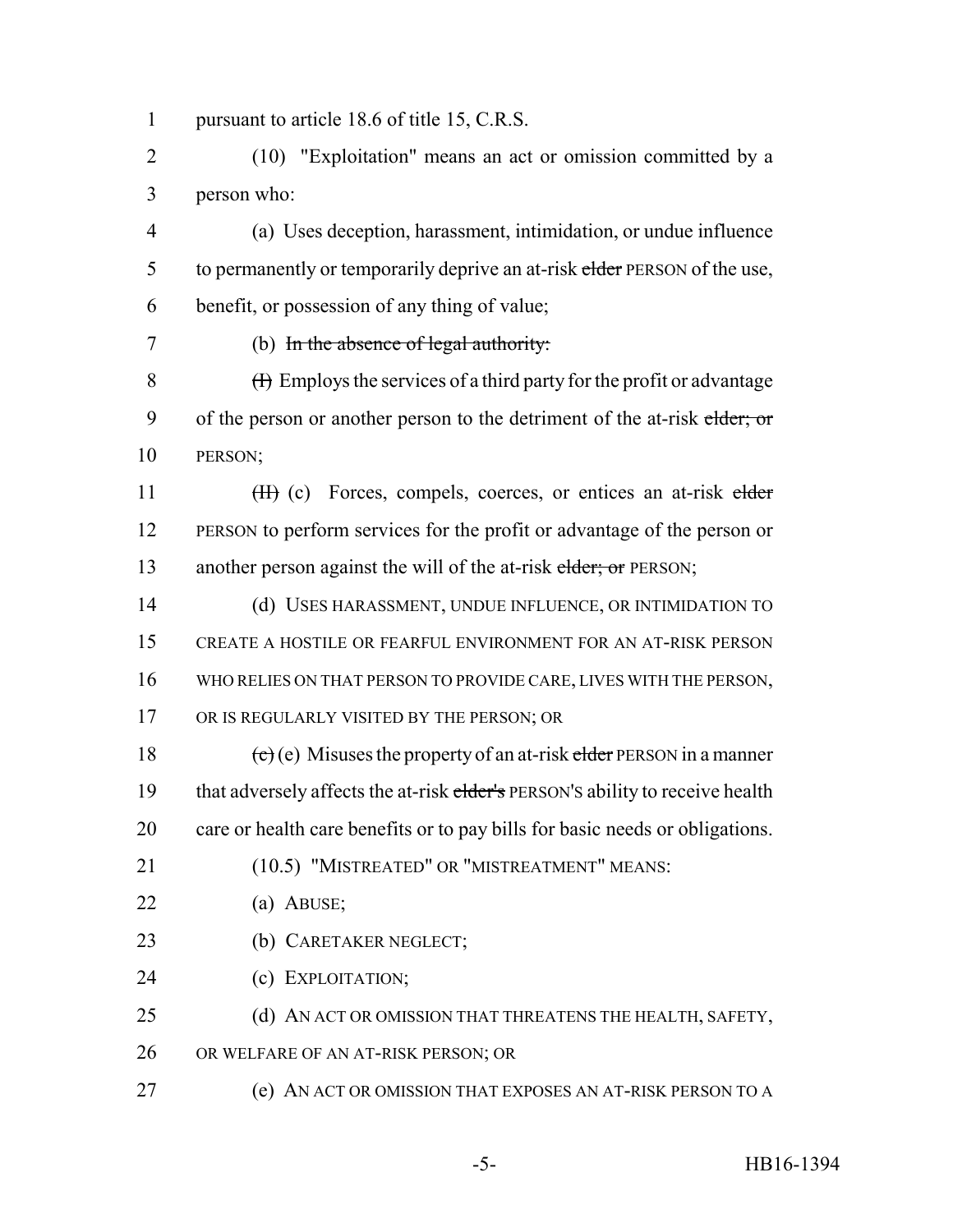SITUATION OR CONDITION THAT POSES AN IMMINENT RISK OF BODILY 2 INJURY TO THE AT-RISK PERSON.

 (13) "Undue influence" means the use of influence to take 4 advantage of an at-risk elder's PERSON's vulnerable state of mind, neediness, pain, or emotional distress.

 **SECTION 3.** In Colorado Revised Statutes, **amend** 18-6.5-103 as follows:

 **18-6.5-103. Crimes against at-risk persons - classifications.** 9 (1) Crimes against at-risk adults and at-risk juveniles shall be PERSONS ARE as prescribed in this section.

 (2) Any person whose conduct amounts to criminal negligence, as defined in section 18-1-501 (3), commits:

 (a) A class 4 felony if such negligence results in the death of an 14 at-risk adult or an at-risk juvenile PERSON;

 (b) A class 5 felony if such negligence results in serious bodily 16 injury to an at-risk adult or an at-risk juvenile PERSON; and

 (c) A class 6 felony if such negligence results in bodily injury to 18 an at-risk adult or an at-risk juvenile PERSON.

 (3) (a) Any person who commits a crime of assault in the first degree, as such crime is described in section 18-3-202, and the victim is 21 an at-risk adult or an at-risk juvenile PERSON, commits a class 4 felony if 22 the circumstances described in section 18-3-202 (2) (a) are present and a class 2 felony if such circumstances are not present.

 (b) Any person who commits a crime of assault in the second degree, as such crime is described in section 18-3-203, and the victim is 26 an at-risk adult or an at-risk juvenile PERSON, commits a class 5 felony if the circumstances described in section 18-3-203 (2) (a) are present and a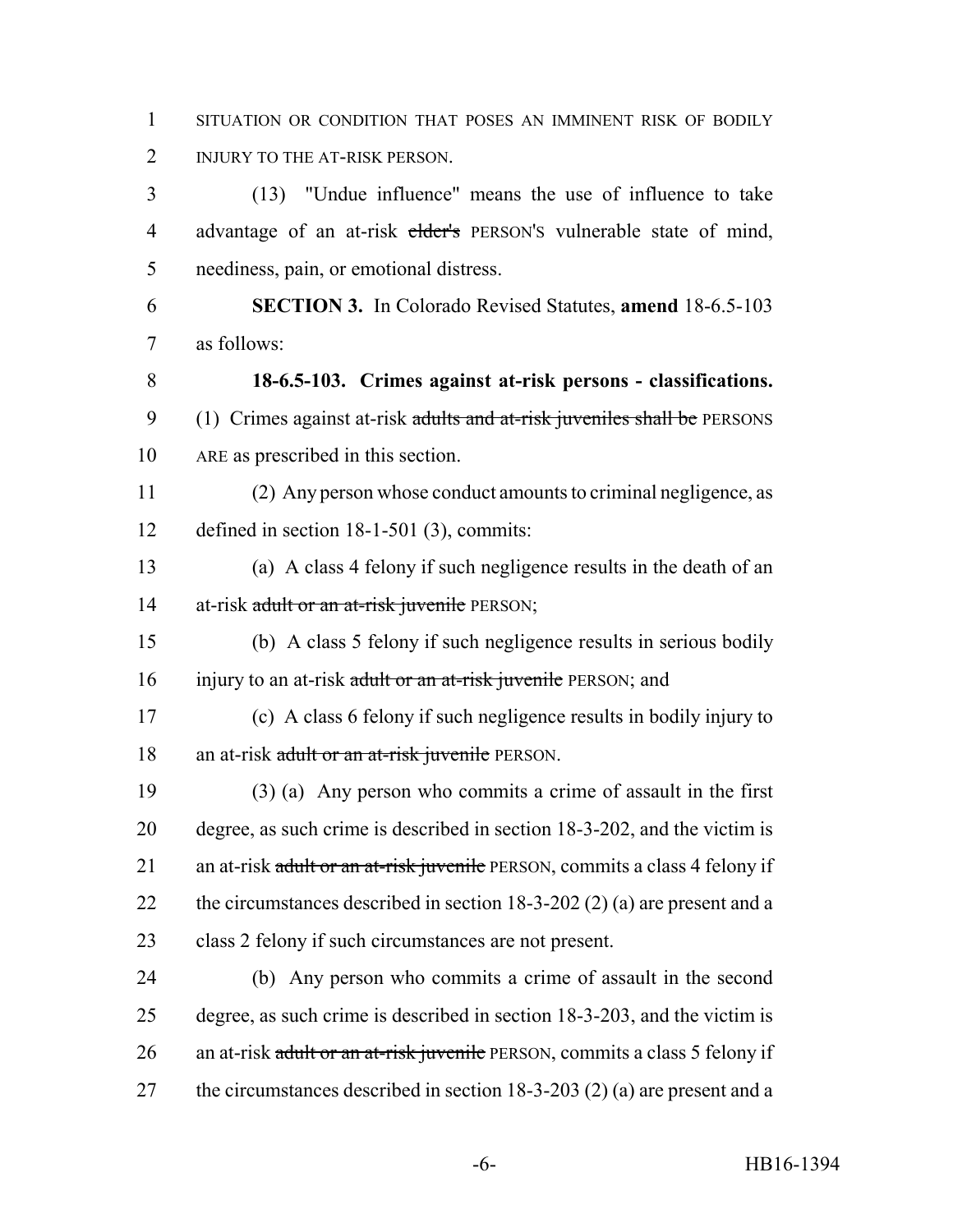1 class 3 felony if such circumstances are not present.

2 (c) Any person who commits a crime of assault in the third 3 degree, as such crime is described in section 18-3-204, and the victim is 4 an at-risk adult or an at-risk juvenile PERSON, commits a class 6 felony.

 (4) Any person who commits robbery, as such crime is described 6 in section 18-4-301 (1), and the victim is an at-risk adult or an at-risk juvenile PERSON, commits a class 3 felony. If the offender is convicted of 8 robbery of an at-risk adult or an at-risk juvenile PERSON, the court shall sentence the defendant to the department of corrections for at least the presumptive sentence under section 18-1.3-401 (1).

 (5) Any person who commits theft, and commits any element or portion of the offense in the presence of the victim, as such crime is 13 described in section 18-4-401 (1), and the victim is an at-risk adult or an 14 at-risk juvenile PERSON, or who commits theft against an at-risk adult or 15 an at-risk juvenile PERSON while acting in a position of trust, whether or not in the presence of the victim, commits a class 5 felony if the value of the thing involved is less than five hundred dollars or a class 3 felony if the value of the thing involved is five hundred dollars or more. Theft 19 from the person of an at-risk adult or an at-risk juvenile PERSON by means other than the use of force, threat, or intimidation is a class 4 felony without regard to the value of the thing taken.

22 (5.5) A person who commits theft, and commits any element or 23 portion of the offense in the presence of the victim, as such crime is 24 described in section 18-4-401 (1), and the victim is an at-risk elder, or 25 who commits theft against an at-risk elder while acting in a position of 26 trust, whether or not in the presence of the victim, or commits theft 27 against an at-risk elder knowing the victim is an at-risk elder, whether in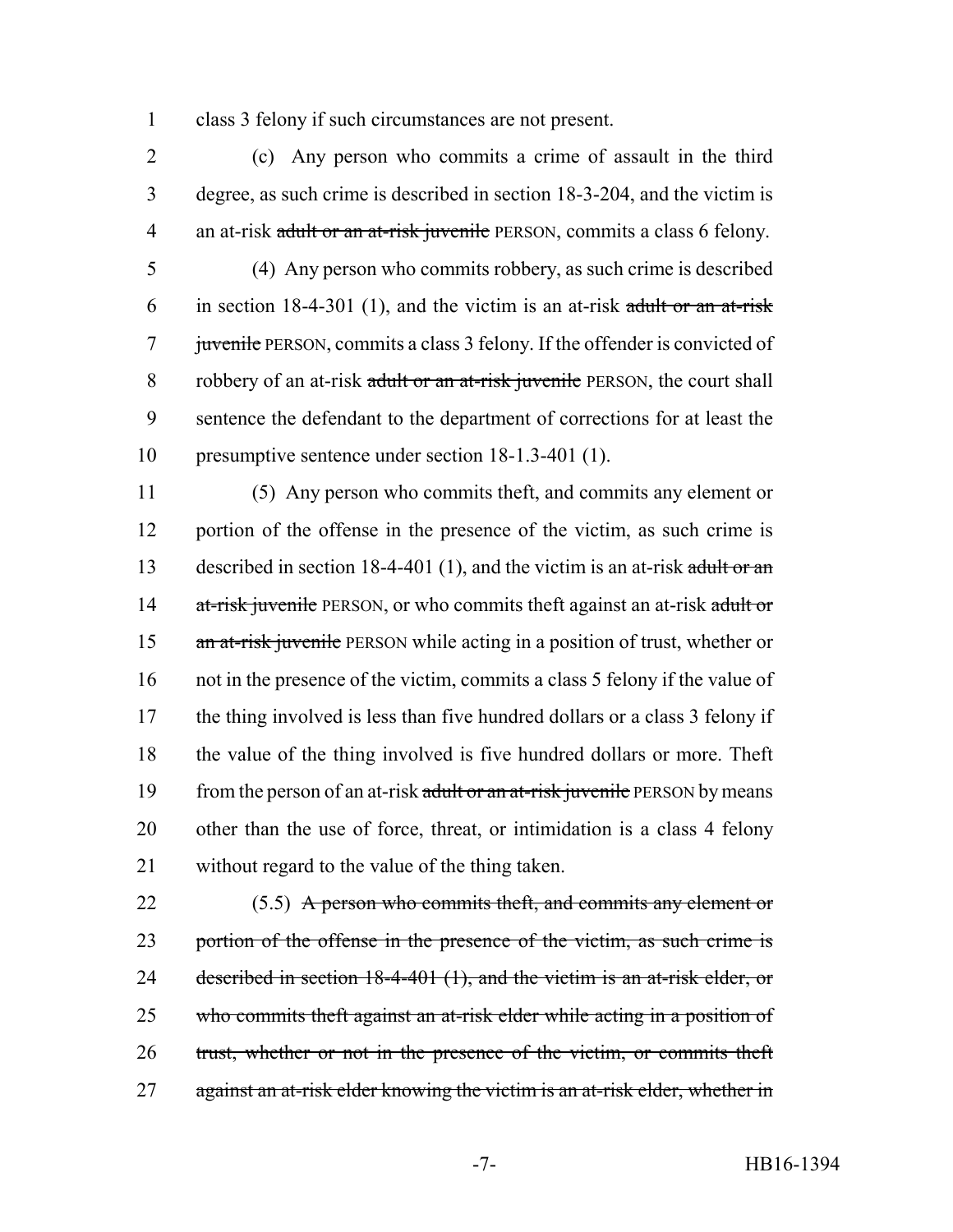1 the presence of the victim or not, commits a class 5 felony if the value of 2 the thing involved is less than five hundred dollars or a class 3 felony if the value of the thing involved is five hundred dollars or more. Theft 4 from the person of an at-risk elder by means other than the use of force, threat, or intimidation is a class 4 felony without regard to the value of the thing taken.

 (6) Any person who knowingly commits caretaker neglect against an at-risk adult, an at-risk elder, or an at-risk juvenile PERSON or knowingly acts in a manner likely to be injurious to the physical or mental 10 welfare of an at-risk adult, an at-risk elder, or an at-risk juvenile PERSON commits a class 1 misdemeanor.

 $(7)$  (a) Any person who commits a crime of sexual assault, as such crime is described in section 18-3-402, sexual assault in the first degree, as such crime was described in section 18-3-402, as it existed prior to July 15 1, 2000, and the victim is an at-risk adult or an at-risk juvenile PERSON, commits a class 2 felony.

 (b) Any person who commits a crime of sexual assault in the second degree, as such crime was described in section 18-3-403, as it 19 existed prior to July 1, 2000, and the victim is an at-risk adult or an at-risk *juvenile PERSON, commits a class 3 felony.* 

 (c) Any person who commits unlawful sexual contact, as such crime is described in section 18-3-404, or sexual assault in the third degree, as such crime was described in section 18-3-404, as it existed 24 prior to July 1, 2000, and the victim is an at-risk adult or an at-risk 25 juvenile PERSON, commits a class 6 felony; except that the person commits a class 3 felony if the person compels the victim to submit by use of such force, intimidation, or threat as specified in section 18-3-402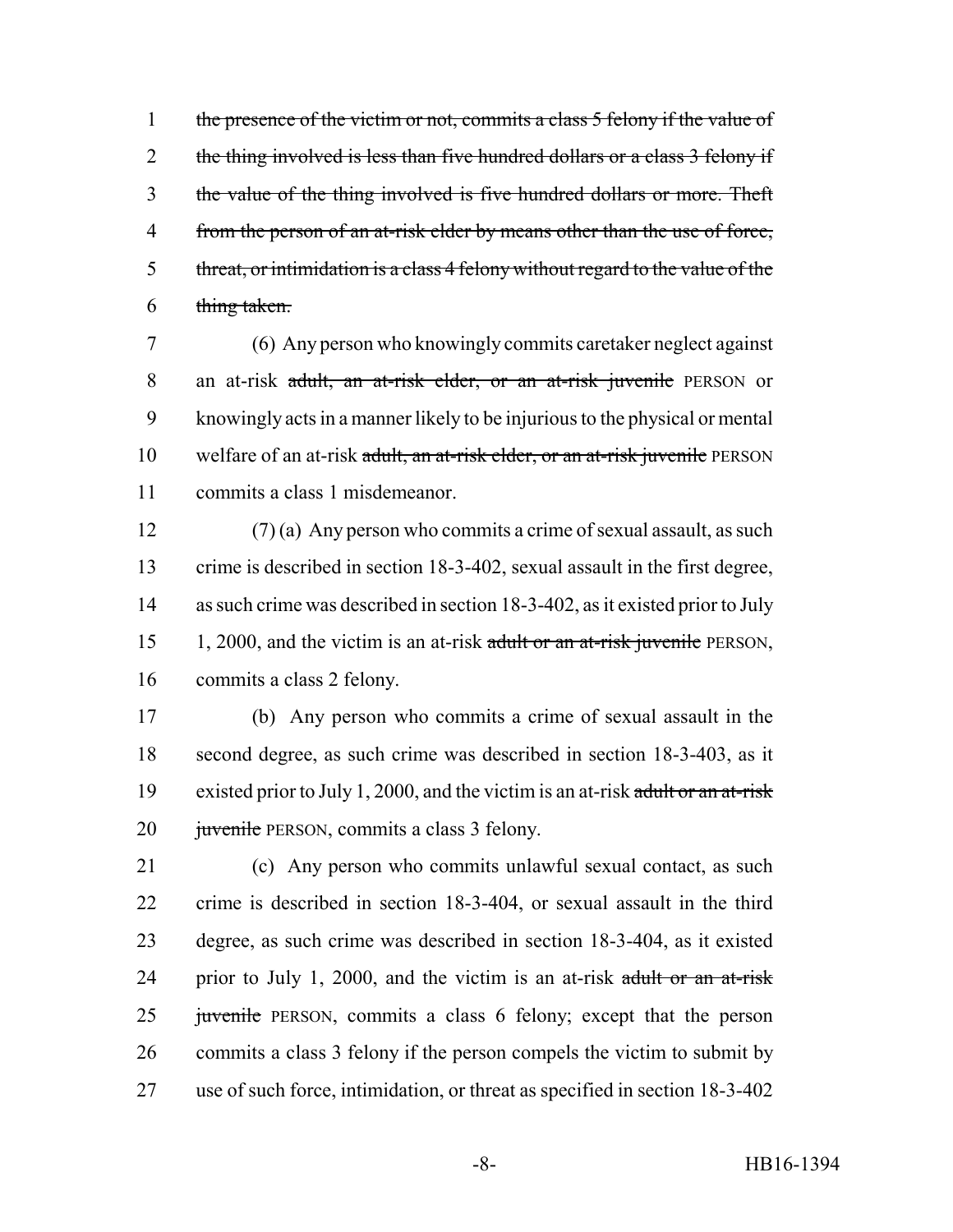(4) (a), (4) (b), or (4) (c), or if the actor engages in the conduct described 2 in section 18-3-404 (1) (g) or  $(1.5)$ .

 (d) Any person who commits sexual assault on a child, as such crime is described in section 18-3-405, and the victim is an at-risk juvenile, commits a class 3 felony; except that, if the circumstances described in section 18-3-405 (2) (a), (2) (b), (2) (c), or (2) (d) are present, the person commits a class 2 felony.

 (e) Any person who commits sexual assault on a child by one in a position of trust, as such crime is described in section 18-3-405.3, and the victim is an at-risk juvenile, commits a class 2 felony if the victim is less than fifteen years of age or a class 3 felony if the victim is fifteen years of age or older but less than eighteen years of age.

 (f) Any person who commits sexual assault on a client by a psychotherapist, as such crime is described in section 18-3-405.5, and the 15 victim is an at-risk adult or an at-risk juvenile PERSON, commits a class 3 felony if the circumstances described in section 18-3-405.5 (1) exist or a class 6 felony if such circumstances are not present.

 (7.5) (a) A person commits criminal exploitation of an at-risk elder when he or she knowingly uses deception, harassment, intimidation, or undue influence to permanently or temporarily deprive an at-risk elder of the use, benefit, or possession of any thing of value.

 (b) Criminal exploitation of an at-risk elder is a class 3 felony if the thing of value is five hundred dollars or greater. Criminal exploitation of an at-risk elder is a class 5 felony if the thing of value is less than five hundred dollars.

 (8) For purposes of subsections (3) to (7.5) of this section, commission of the offenses described in said subsections shall include the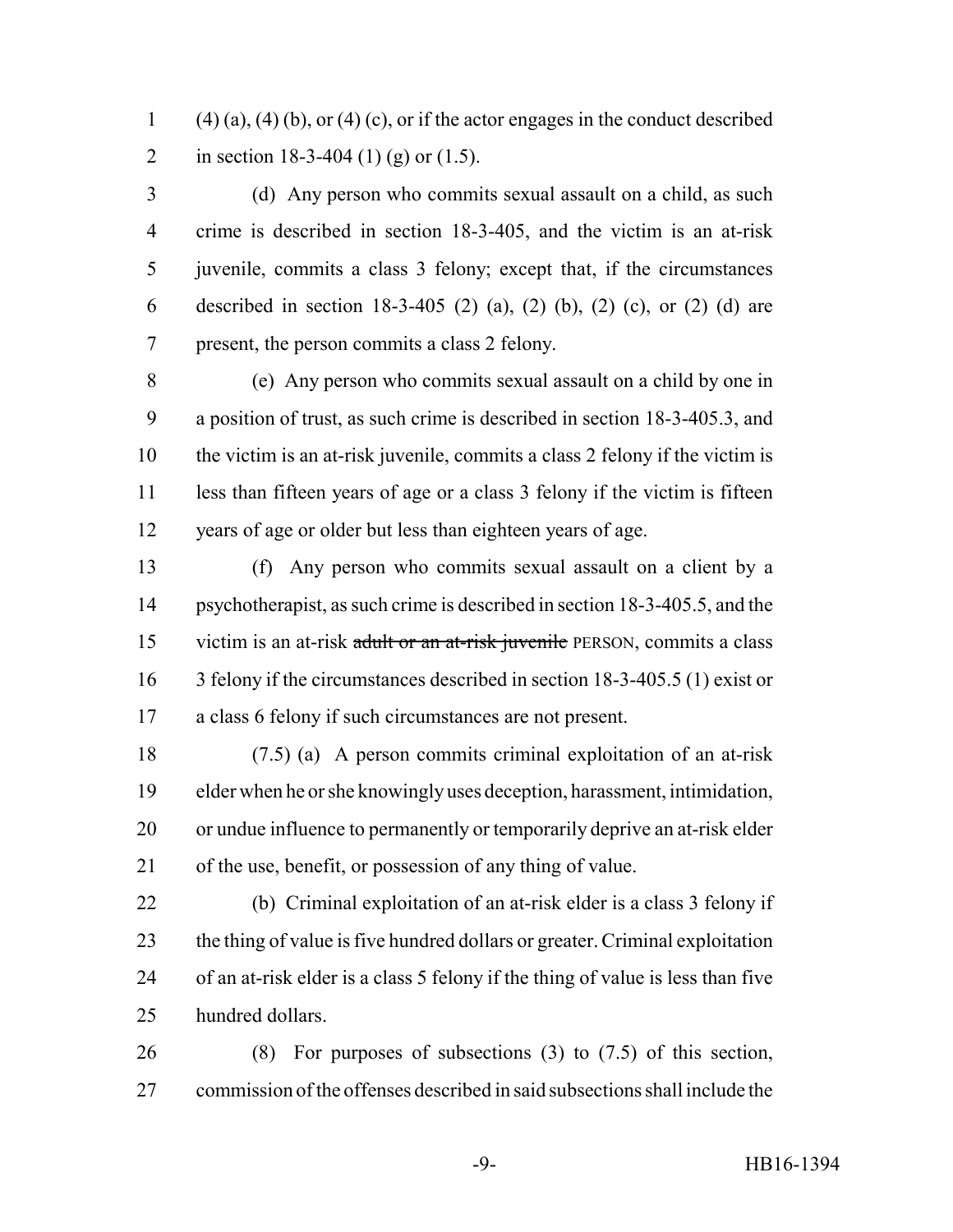attempt, solicitation, or conspiracy to commit such offenses.

 **SECTION 4.** In Colorado Revised Statutes, 18-6.5-103.5, **amend**  $3 \quad (1)$  as follows:

 **18-6.5-103.5. Video tape depositions - at-risk persons who are victims and witnesses.** (1) In any case in which a defendant is charged 6 with a crime against an at-risk adult PERSON, or in any case involving a 7 victim or witness who is an at-risk adult PERSON, the prosecution may file a motion with the court at any time prior to commencement of the trial, for an order that a deposition be taken of the testimony of the victim or witness and that the deposition be recorded and preserved on video tape. **SECTION 5.** In Colorado Revised Statutes, **amend** 18-6.5-104

as follows:

 **18-6.5-104. Statutory privilege not allowed.** The statutory 14 privileges provided in section 13-90-107 (1), C.R.S., shall not be ARENOT available for excluding or refusing testimony in any prosecution for a 16 crime committed against an at-risk adult or an at-risk juvenile PERSON pursuant to this article.

 **SECTION 6.** In Colorado Revised Statutes, **amend** 18-6.5-105 as follows:

 **18-6.5-105. Preferential trial dates of cases involving crimes against at-risk persons.** Consistent with the constitutional right to a speedy trial, all cases involving the commission of a crime against an 23 at-risk adult or an at-risk juvenile shall PERSON MUST take precedence before the court, and the court shall hear these cases as soon as possible after they are filed.

 **SECTION 7.** In Colorado Revised Statutes, 18-6.5-106, **amend** (1) and (3) as follows: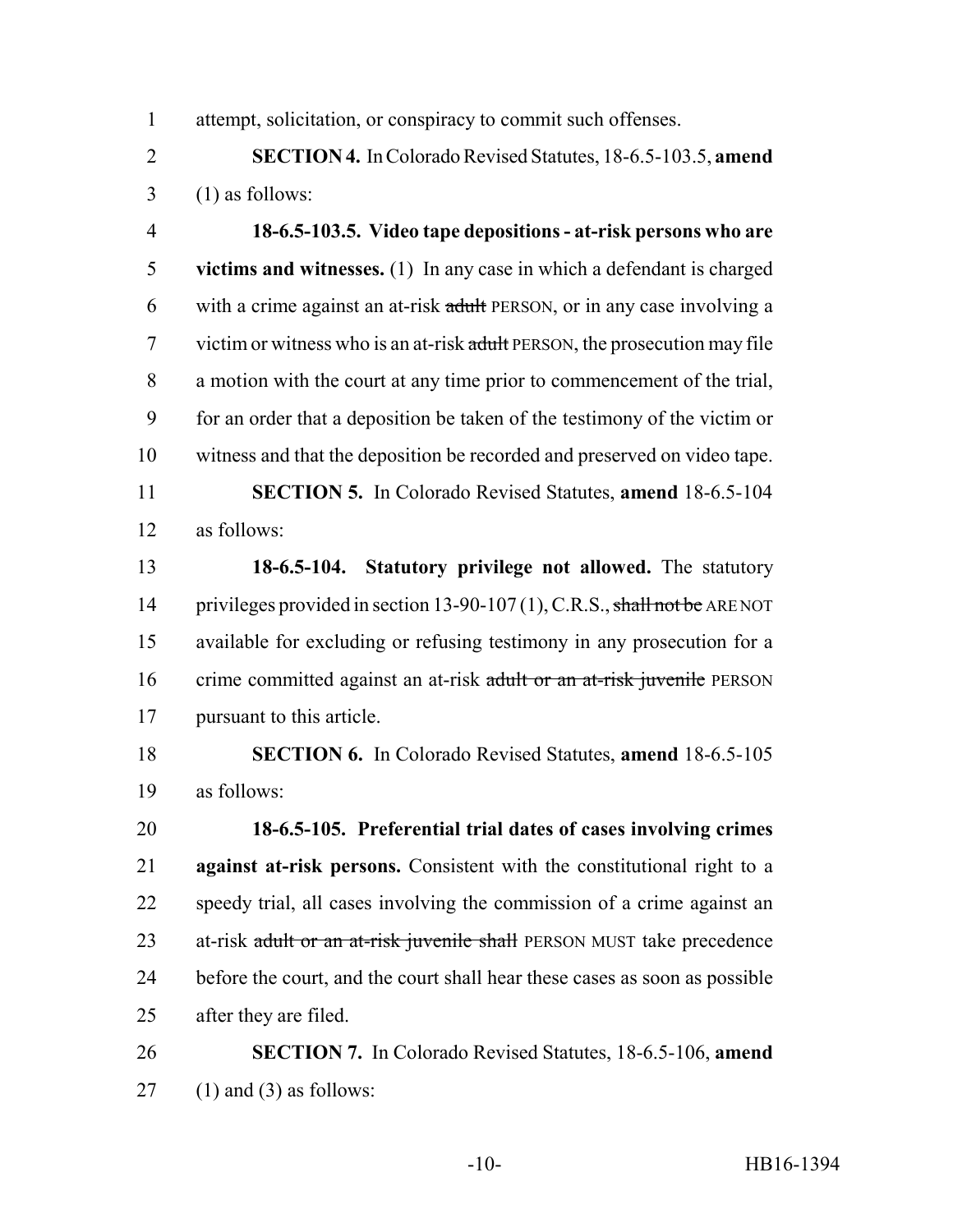**18-6.5-106. Payment of treatment costs for victims of crimes against at-risk persons - restitution.** (1) In addition to any other penalty provided by law, the court may order any person who is convicted of a 4 crime against an at-risk adult or an at-risk juvenile PERSON, as set forth in this article, to meet all or any portion of the financial obligations of treatment prescribed for the victim or victims of such person's offense.

 (3) If an at-risk adult or an at-risk juvenile PERSON has sustained monetary damages as a result of the commission of a crime described in 9 this article against such a <del>dult or juvenile</del> PERSON, the court shall order the offender to provide restitution pursuant to article 18.5 of title 16 and article 28 of title 17, C.R.S. If, after a reasonable period not to exceed one hundred eighty-two days, the offender has not, in the opinion of the court, completed adequate restitution, the offender's probation may be revoked. 14 However, any remaining amount of restitution shall continue CONTINUES to have the full force and effect of a final judgment and remain enforceable pursuant to article 18.5 of title 16, C.R.S.

 **SECTION 8.** In Colorado Revised Statutes, 18-6.5-107, **amend** 18 (1), (4) (a), (4) (c), and (5) as follows:

 **18-6.5-107. Surcharge - collection and distribution of funds - crimes against at-risk persons surcharge fund - creation - report.** 21 (1) Each person who is convicted of a crime against an at-risk adult or 22 at-risk juvenile PERSON or who is convicted of identity theft pursuant to 23 section 18-5-902, when the victim is an at-risk adult or at-risk juvenile PERSON, shall be required to pay a surcharge to the clerk of the court for the judicial district in which the conviction occurs.

26 (4) (a) There is hereby created in the state treasury the crimes against at-risk persons surcharge fund, referred to in this section as the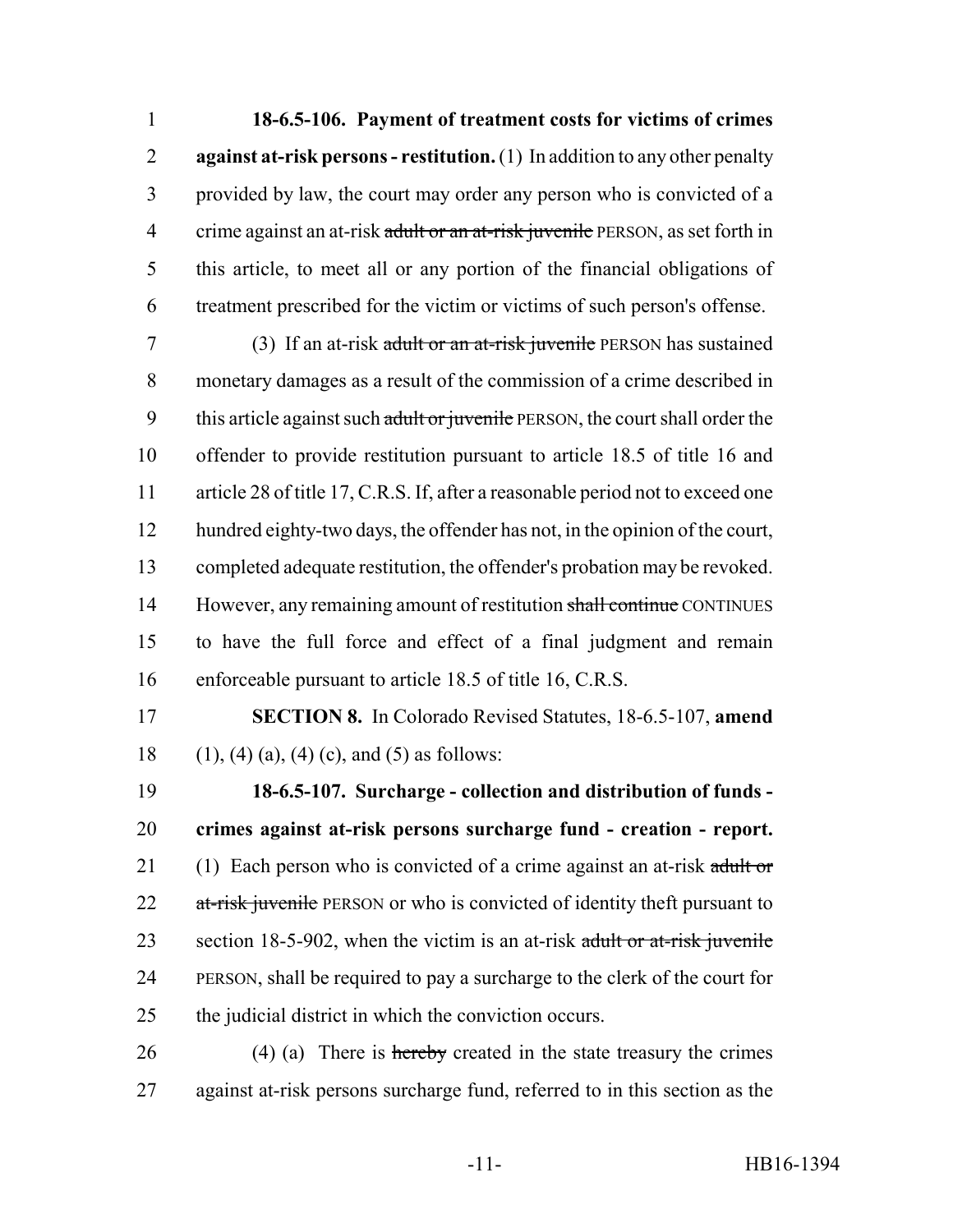1 "fund", that consists of moneys MONEY received by the state treasurer 2 pursuant to this section. The moneys MONEY in the fund shall be IS subject to annual appropriation by the general assembly to the state office on aging in the department of human services, created pursuant to section 26-11-202, C.R.S., for distribution to a fiscal agent that is an affiliate of a national organization that serves individuals affected by a disability and chronic condition across the life span and is working with the state of Colorado to implement the lifespan respite care program, referred to in this section as the "fiscal agent". Provided that programs selected to receive moneys MONEY from the fund meet the guidelines for distribution pursuant to paragraph (b) of this subsection (4), the fiscal agent shall 12 award moneys MONEY to programs selected by a statewide coalition of nonprofit or not-for-profit organizations that focus on the needs of 14 caregivers of at-risk adults or at-risk juveniles PERSONS.

 (c) Notwithstanding any provisions of paragraph (a) of this subsection (4) to the contrary, the fiscal agent may use a portion of the 17 moneys MONEY that it receives pursuant to paragraph (a) of this subsection (4) for training and to facilitate the coordination of programs 19 that provide respite services for caregivers of at-risk adults or at-risk 20 juveniles PERSONS. The fiscal agent shall distribute the remainder of the 21 moneys MONEY directly to the programs.

 (5) The court may waive all or any portion of the surcharge required by subsection (1) of this section if the court finds that a person 24 convicted of a crime against an at-risk adult or at-risk juvenile PERSON is indigent or financially unable to pay all or any portion of the surcharge. The court may waive only that portion of the surcharge that the court 27 finds that the person convicted of a crime against an at-risk adult or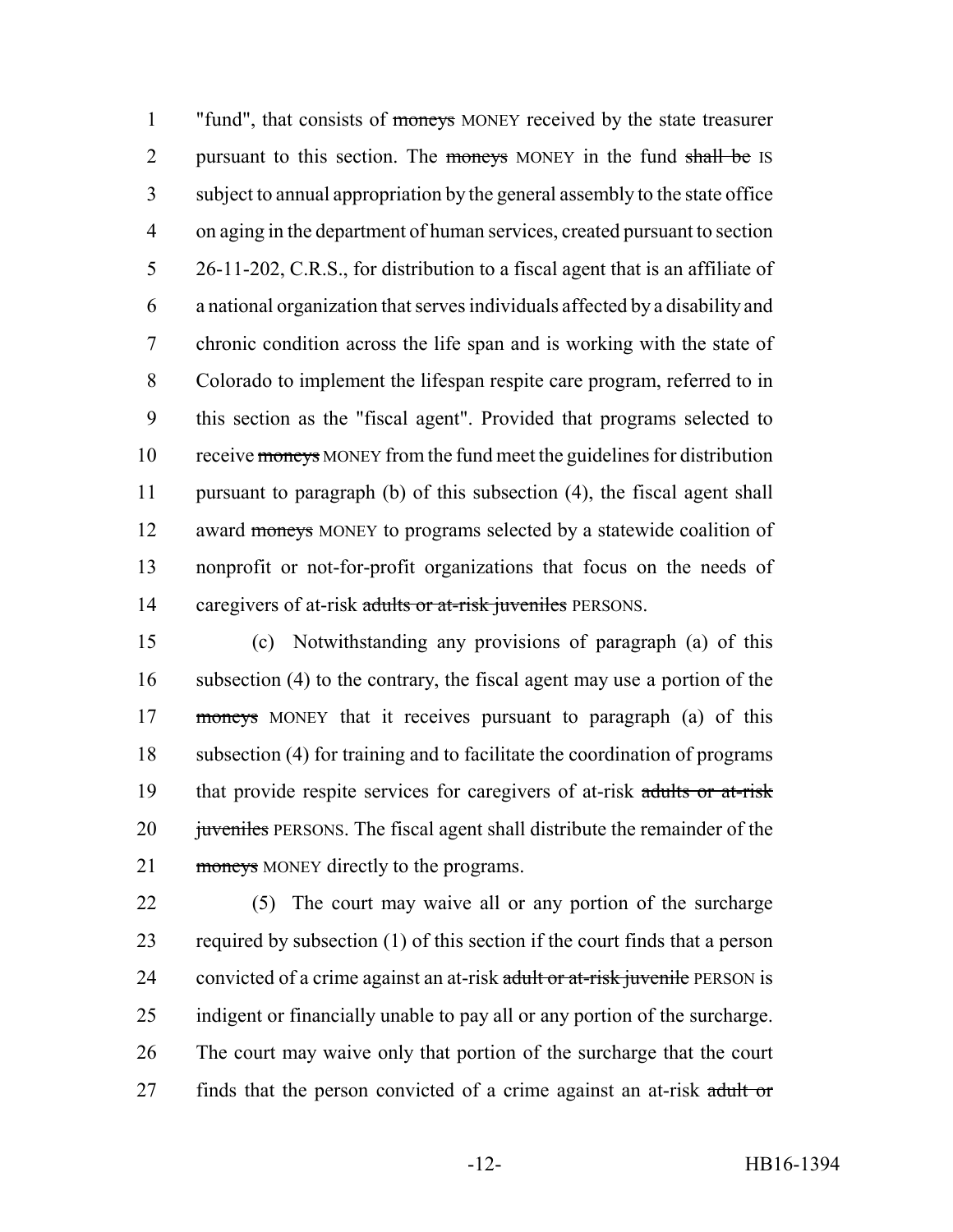1 at-risk juvenile PERSON is financially unable to pay.

 **SECTION 9.** In Colorado Revised Statutes, **amend** 18-6.5-108, and **as they will become effective July 1, 2016,** (1) (a), (1) (b) (IX), (1) 4 (b)  $(XVI)$ ,  $(1)$   $(d)$ ,  $(2)$ ,  $(3)$ ,  $(4)$ , and  $(5)$ , as follows:

 **18-6.5-108. Mandatory reports of mistreatment of at-risk elders and at-risk adults with IDD - list of reporters - penalties.** (1) (a) On and after July 1, 2016, a person specified in paragraph (b) of 8 this subsection  $(1)$  who observes the abuse or exploitation MISTREATMENT of an at-risk elder or an at-risk adult with an intellectual and 10 developmental disability IDD, or who has reasonable cause to believe that 11 an at-risk elder or an at-risk adult with an intellectual and developmental 12 disability IDD has been abused or has been exploited MISTREATED or is 13 at imminent risk of abuse or exploitation MISTREATMENT, shall report 14 such fact to a law enforcement agency not more than twenty-four hours after making the observation or discovery.

 (b) The following persons, whether paid or unpaid, shall report as required by paragraph (a) of this subsection (1):

 (I) Physicians, surgeons, physicians' assistants, osteopaths, physicians in training, podiatrists, occupational therapists, and physical 20 therapists ANY PERSON PROVIDING HEALTH CARE OR HEALTH-CARE-RELATED SERVICES, INCLUDING GENERAL MEDICAL, SURGICAL, OR NURSING SERVICES; MEDICAL, SURGICAL, OR NURSING SPECIALITY SERVICES; DENTAL SERVICES; VISION SERVICES; PHARMACY SERVICES; CHIROPRACTIC SERVICES; OR PHYSICAL, OCCUPATIONAL, MUSICAL, OR OTHER THERAPIES;

26 (II) Medical examiners and coroners HOSPITAL AND LONG-TERM CARE FACILITY PERSONNEL ENGAGED IN THE ADMISSION, CARE, OR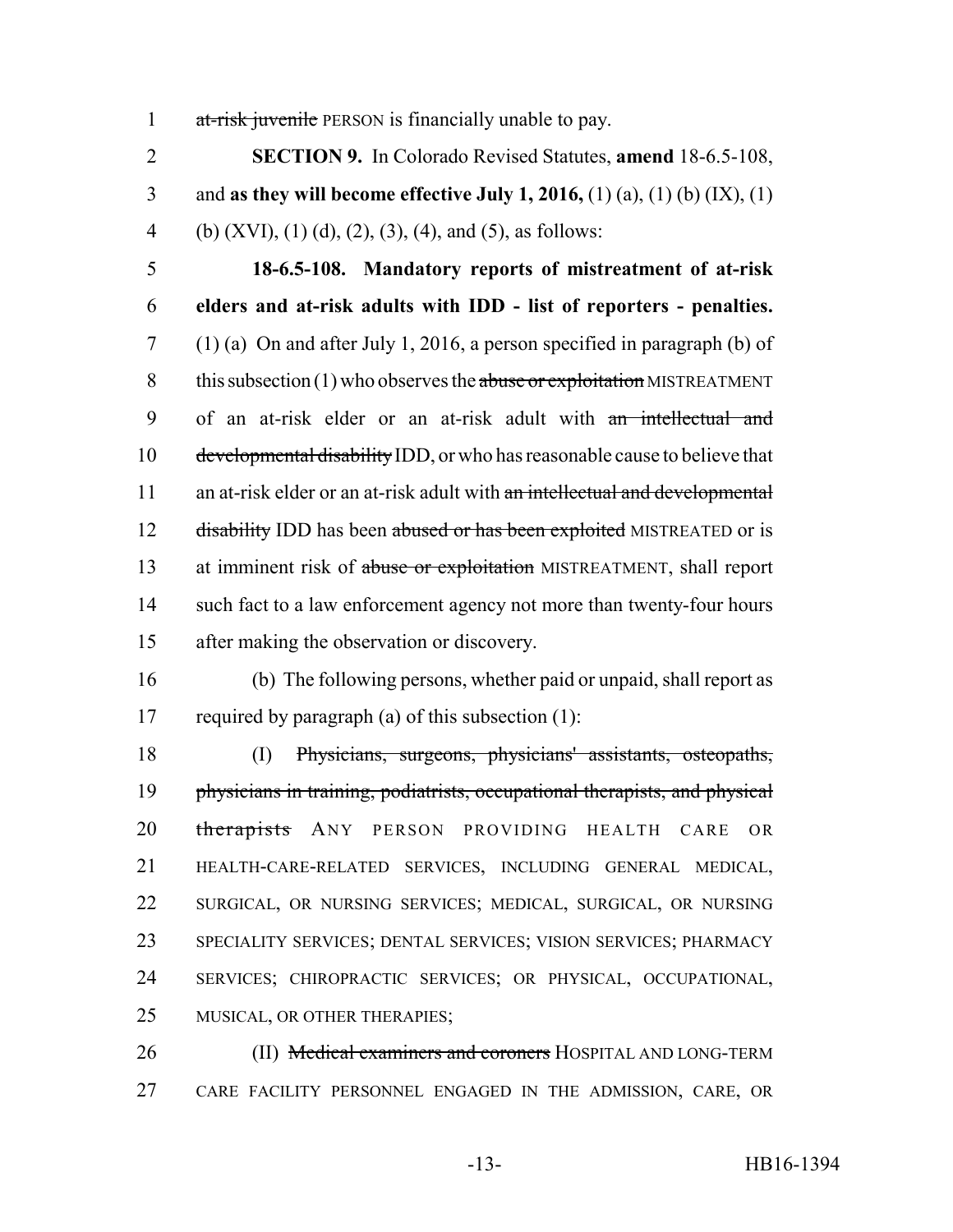1 TREATMENT OF PATIENTS;

 (III) Registered nurses, licensed practical nurses, and nurse practitioners FIRST RESPONDERS INCLUDING EMERGENCY MEDICAL SERVICE PROVIDERS, FIRE PROTECTION PERSONNEL, LAW ENFORCEMENT OFFICERS, AND PERSONS EMPLOYED BY, CONTRACTING WITH, OR VOLUNTEERING WITH ANY LAW ENFORCEMENT AGENCY, INCLUDING VICTIM ADVOCATES;

8 (IV) Emergency medical service providers MEDICAL EXAMINERS 9 AND CORONERS;

10 (V) Hospital and long-term care facility personnel engaged in the 11 admission, care, or treatment of patients CODE ENFORCEMENT OFFICERS;

12 (VI) Chiropractors VETERINARIANS;

 (VII) Psychologists, and other mental health professionals ADDICTION COUNSELORS, PROFESSIONAL COUNSELORS, MARRIAGE AND FAMILY THERAPISTS, AND REGISTERED PSYCHOTHERAPISTS, AS THOSE 16 PERSONS ARE DEFINED IN ARTICLE 43 OF TITLE 12, C.R.S.;

17 (VIII) Social work practitioners WORKERS, AS DEFINED IN PART 4 18 OF ARTICLE 43 OF TITLE 12, C.R.S.;

19 (IX) Clergy members; except that the reporting requirement 20 described in paragraph (a) of this subsection  $(1)$  shall not apply to a 21 person who acquires reasonable cause to believe that an at-risk elder or 22 an at-risk adult with an intellectual and developmental disability has been 23 mistreated or has been exploited or is at imminent risk of mistreatment or 24 exploitation during a communication about which the person may not be 25 examined as a witness pursuant to section  $13-90-107$  (1) (c), C.R.S., 26 unless the person also acquires such reasonable cause from a source other 27 than such a communication STAFF OF COMMUNITY-CENTERED BOARDS;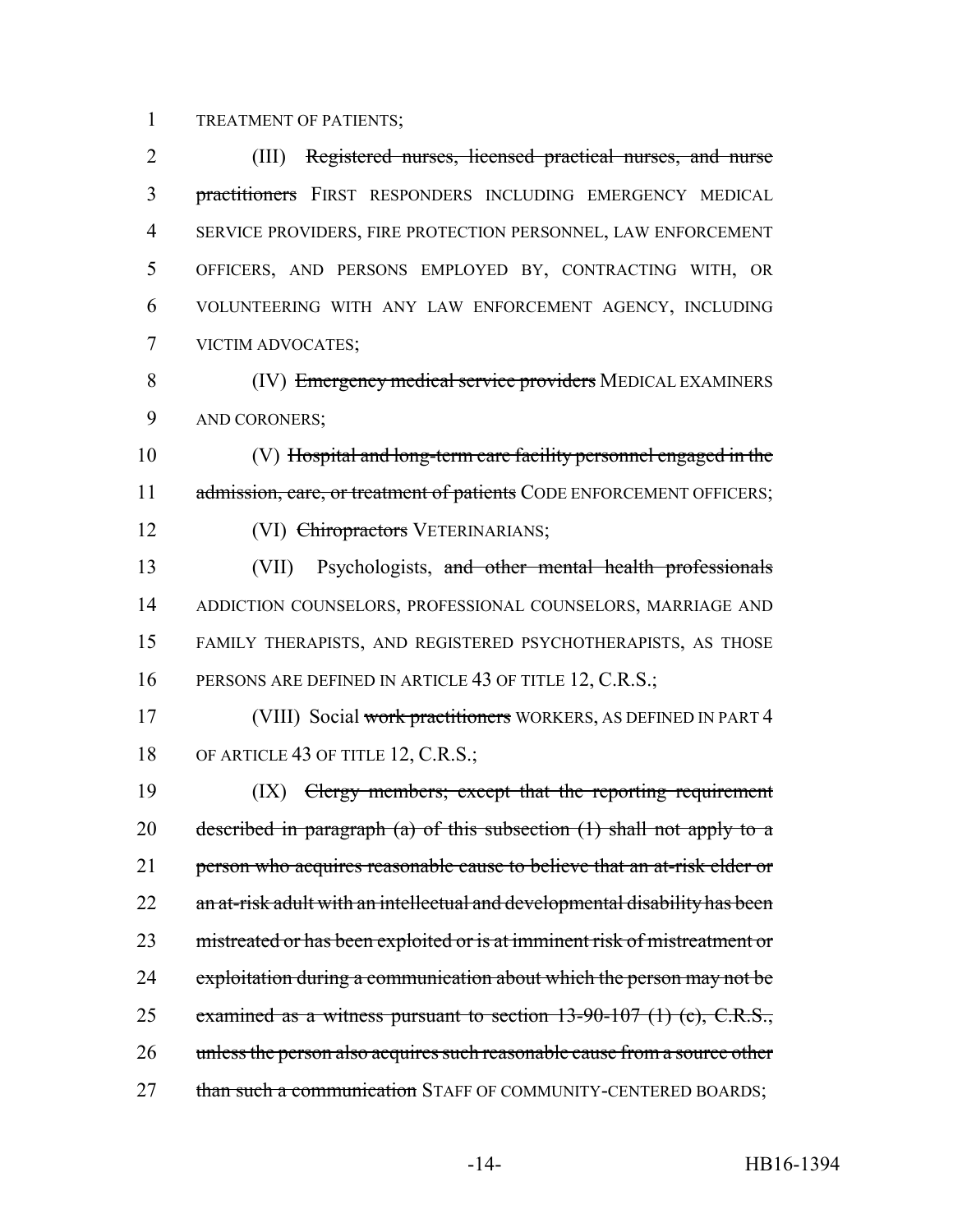1 (X) <del>Dentists</del> STAFF, CONSULTANTS, OR INDEPENDENT 2 CONTRACTORS OF SERVICE AGENCIES AS DEFINED IN SECTION 25.5-10-202 3 (34), C.R.S.;

4 (XI) Law enforcement officials and personnel STAFF OR CONSULTANTS FOR A LICENSED OR UNLICENSED, CERTIFIED OR UNCERTIFIED, CARE FACILITY, AGENCY, HOME, OR GOVERNING BOARD, INCLUDING BUT NOT LIMITED TO LONG-TERM CARE FACILITIES, HOME CARE AGENCIES, OR HOME HEALTH PROVIDERS;

9 (XII) Court-appointed guardians and conservators STAFF OF, OR 10 CONSULTANTS FOR, A HOME CARE PLACEMENT AGENCY, AS DEFINED IN 11 SECTION 25-27.5-102 (5), C.R.S.;

12 (XIII) Fire protection personnel PERSONS PERFORMING CASE 13 MANAGEMENT OR ASSISTANT SERVICES FOR AT-RISK ELDERS OR AT-RISK 14 ADULTS WITH IDD;

15 (XIV) Pharmacists STAFF OF COUNTY DEPARTMENTS OF HUMAN 16 OR SOCIAL SERVICES;

17 (XV) Community-centered board staff STAFF OF THE STATE 18 DEPARTMENTS OF HUMAN SERVICES, PUBLIC HEALTH AND ENVIRONMENT, 19 OR HEALTH CARE POLICY AND FINANCING;

20 (XVI) Personnel of banks, savings and loan associations, credit 21 unions, and other lending or financial institutions; except that the 22 reporting requirement described in paragraph  $(a)$  of this subsection  $(1)$ 23 only applies to a person described in this subparagraph (XVI) who 24 directly observes in person the abuse or exploitation of an at-risk adult 25 with an intellectual and developmental disability or who has reasonable 26 cause to believe that an at-risk adult with an intellectual and 27 developmental disability has been abused or has been exploited or is at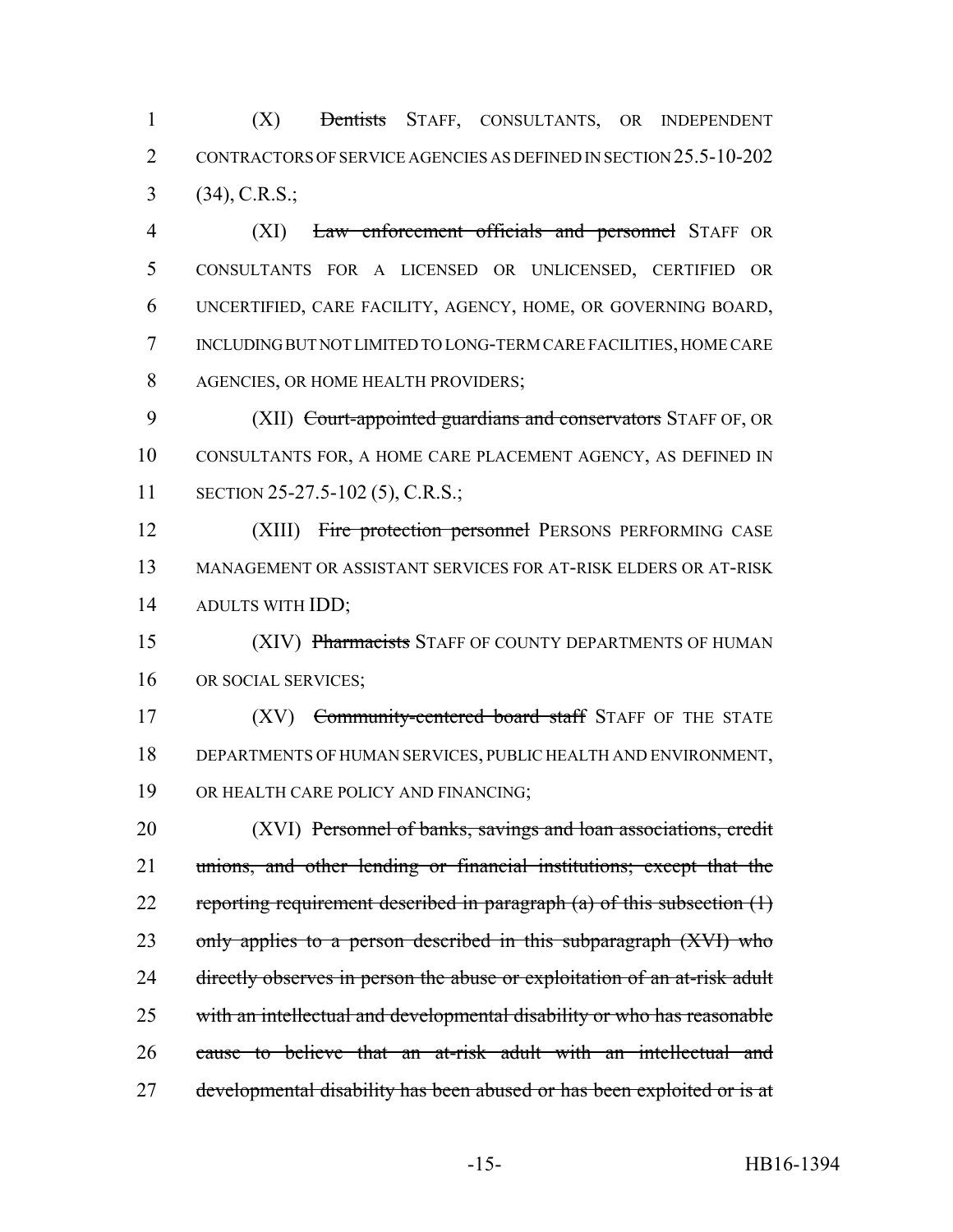1 imminent risk of abuse or exploitation by reason of actual knowledge of 2 facts or circumstances indicating the abuse or exploitation STAFF OF SENIOR CONGREGATE CENTERS OR SENIOR RESEARCH OR OUTREACH ORGANIZATIONS;

 (XVII) A caretaker, staff member, employee, or consultant for a licensed or certified care facility, agency, home, or governing board, 7 including but not limited to home health providers; and STAFF, AND STAFF OF CONTRACTED PROVIDERS, OF AREA AGENCIES ON AGING, EXCEPT THE LONG-TERM CARE OMBUDSMEN;

 (XVIII) A caretaker, staff member, employee of, or a consultant 11 for, a home care placement agency, as defined in section 25-27.5-102 (5), 12 C.R.S. EMPLOYEES, CONTRACTORS, AND VOLUNTEERS OPERATING SPECIALIZED TRANSPORTATION SERVICES FOR AT-RISK ELDERS AND AT-RISK ADULTS WITH IDD;

 (XIX) LANDLORDS AND STAFF OF HOUSING AND HOUSING AUTHORITY AGENCIES FOR AT-RISK ELDERS AND AT-RISK ADULTS WITH IDD;

**(XX) COURT-APPOINTED GUARDIANS AND CONSERVATORS;** 

 (XXI) PERSONNEL AT SCHOOLS SERVING PERSONS IN PRESCHOOL 20 THROUGH TWELFTH GRADE;

 (XXII) CLERGY MEMBERS; EXCEPT THAT THE REPORTING REQUIREMENT DESCRIBED IN PARAGRAPH (a) OF THIS SUBSECTION (1) DOES NOT APPLY TO A PERSON WHO ACQUIRES REASONABLE CAUSE TO BELIEVE THAT AN AT-RISK ELDER OR AN AT-RISK ADULT WITH IDD HAS BEEN MISTREATED OR HAS BEEN EXPLOITED OR IS AT IMMINENT RISK OF MISTREATMENT OR EXPLOITATION DURING A COMMUNICATION ABOUT WHICH THE PERSON MAY NOT BE EXAMINED AS A WITNESS PURSUANT TO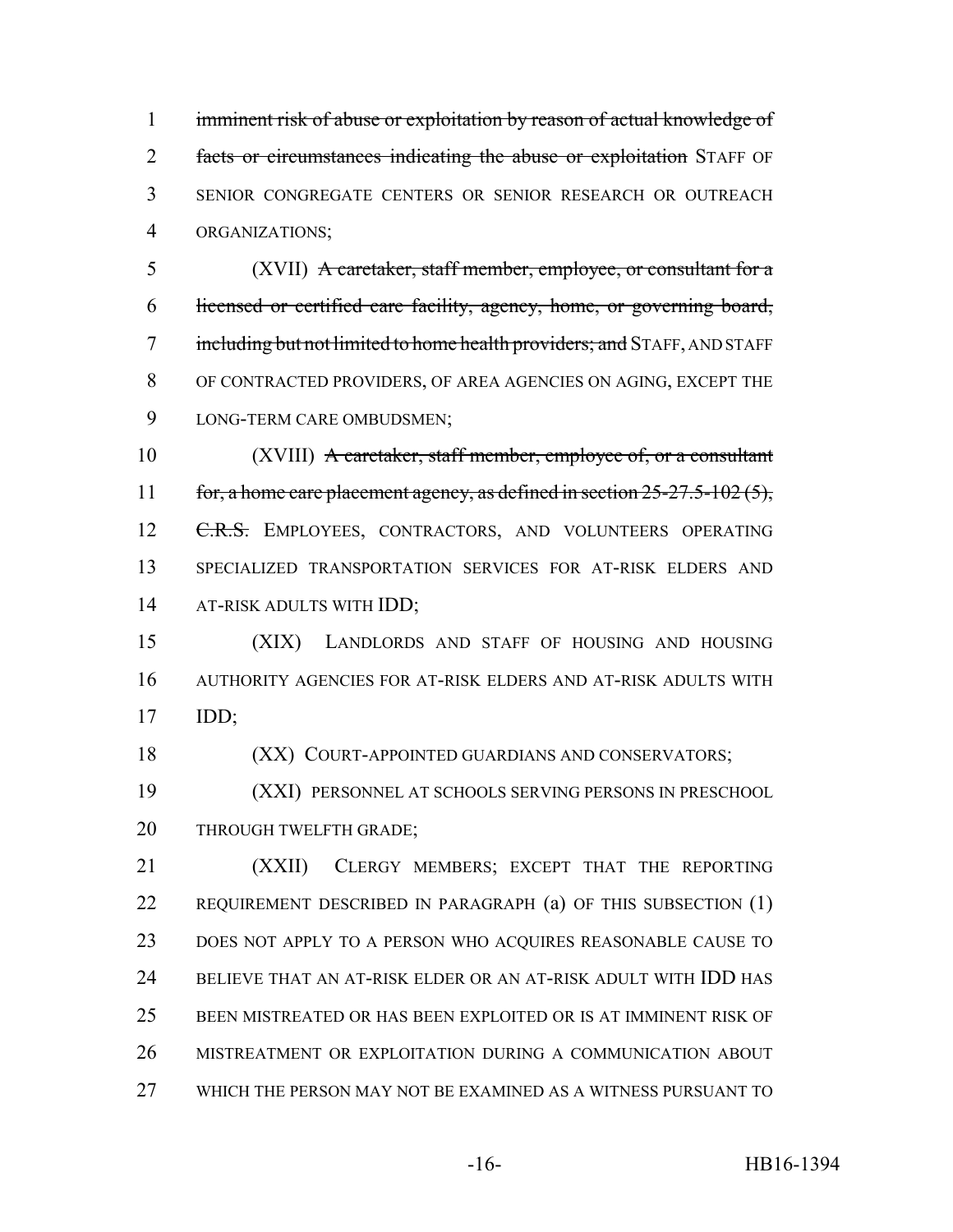1 SECTION 13-90-107 (1) (c), C.R.S., UNLESS THE PERSON ALSO ACQUIRES 2 SUCH REASONABLE CAUSE FROM A SOURCE OTHER THAN SUCH A COMMUNICATION; AND

 (XXIII) PERSONS WORKING IN FINANCIAL SERVICES INDUSTRIES, INCLUDING BANKS, SAVINGS AND LOAN ASSOCIATIONS, CREDIT UNIONS, AND OTHER LENDING OR FINANCIAL INSTITUTIONS; ACCOUNTANTS; MORTGAGE BROKERS; LIFE INSURANCE AGENTS; AND FINANCIAL PLANNERS.

 (c) A person who willfully violates paragraph (a) of this subsection (1) commits a class 3 misdemeanor and shall be punished in accordance with section 18-1.3-501.

 (d) Notwithstanding the provisions of paragraph (a) of this subsection (1), a person described in paragraph (b) of this subsection (1) is not required to report the abuse or exploitation of an at-risk elder or an 15 at-risk adult with an intellectual and developmental disability IDD if the person knows that another person has already reported to a law enforcement agency the same abuse or exploitation that would have been the basis of the person's own report.

 (2) (a) A law enforcement agency that receives a report of abuse 20 or exploitation of an at-risk elder or an at-risk adult with an intellectual 21 and developmental disability IDD shall acquire, to the extent possible, the following information from the person making the report:

 (I) The name, age, address, and contact information of the at-risk 24 elder or at-risk adult with an intellectual and developmental disability IDD;

 (II) The name, age, address, and contact information of the person making the report;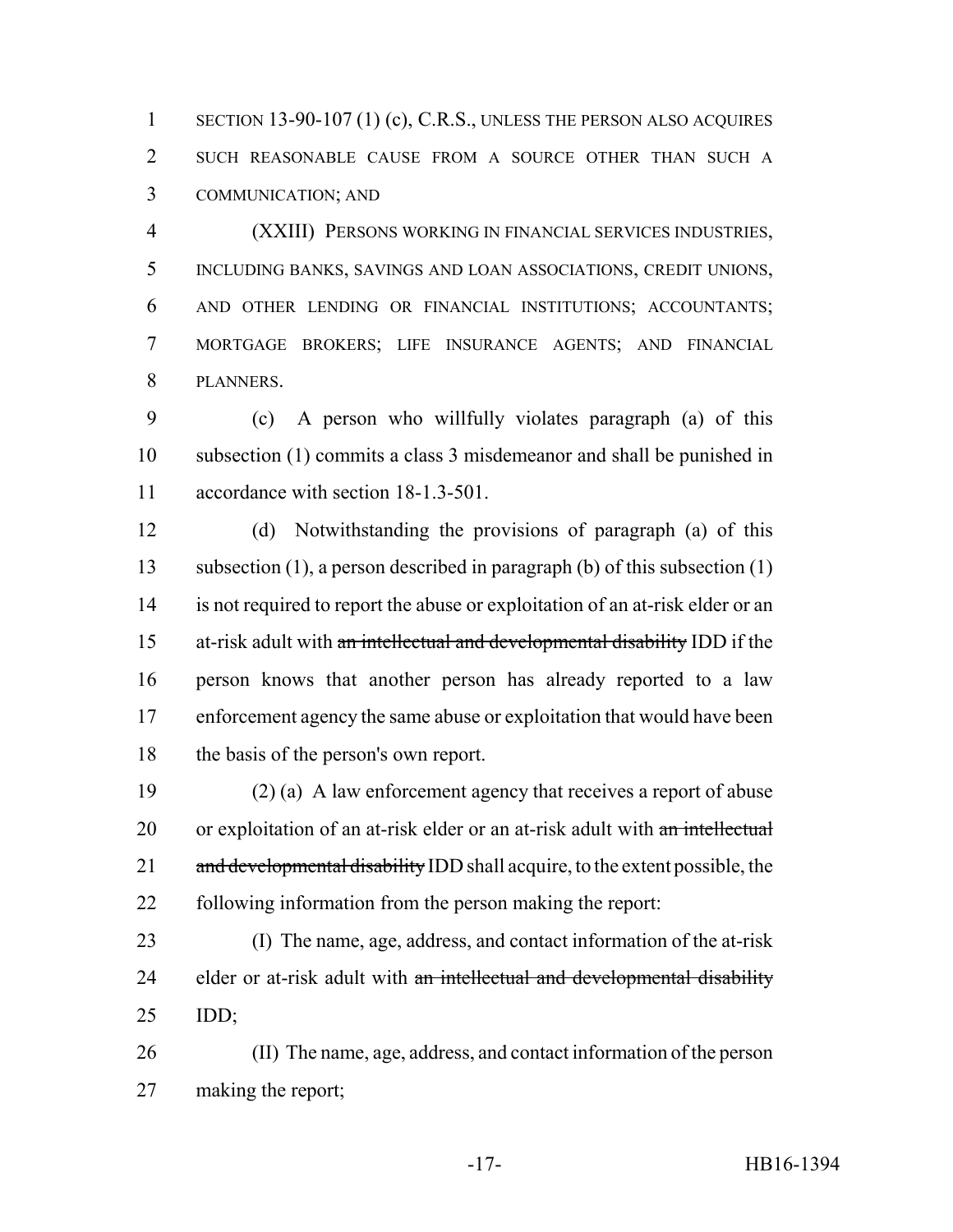- (III) The name, age, address, and contact information of the 2 caretaker of the at-risk elder or at-risk adult with an intellectual and developmental disability IDD, if any;
- 

(IV) The name of the alleged perpetrator;

- (V) The nature and extent of any injury, whether physical or financial, to the at-risk elder or at-risk adult with an intellectual and developmental disability IDD;
- (VI) The nature and extent of the condition that required the report to be made; and
- 

(VII) Any other pertinent information.

 (b) Not more than twenty-four hours after receiving a report of 12 abuse or exploitation of an at-risk elder or an at-risk adult with  $\pi$ 13 intellectual and developmental disability IDD, a law enforcement agency 14 shall provide a notification of the report to the county department for the 15 county in which the at-risk elder or at-risk adult with an intellectual and developmental disability IDD resides and the district attorney's office of 17 the location where the abuse or exploitation occurred.

 (c) The law enforcement agency shall complete a criminal investigation when appropriate. The law enforcement agency shall provide a summary report of the investigation to the county department 21 for the county in which the at-risk elder or at-risk adult with  $a_n$ 22 intellectual and developmental disability IDD resides and to the district attorney's office of the location where the abuse or exploitation occurred.

 (3) A person, including but not limited to a person specified in paragraph (b) of subsection (1) of this section, who reports abuse or 26 exploitation of an at-risk elder or an at-risk adult with an intellectual and 27 developmental disability IDD to a law enforcement agency pursuant to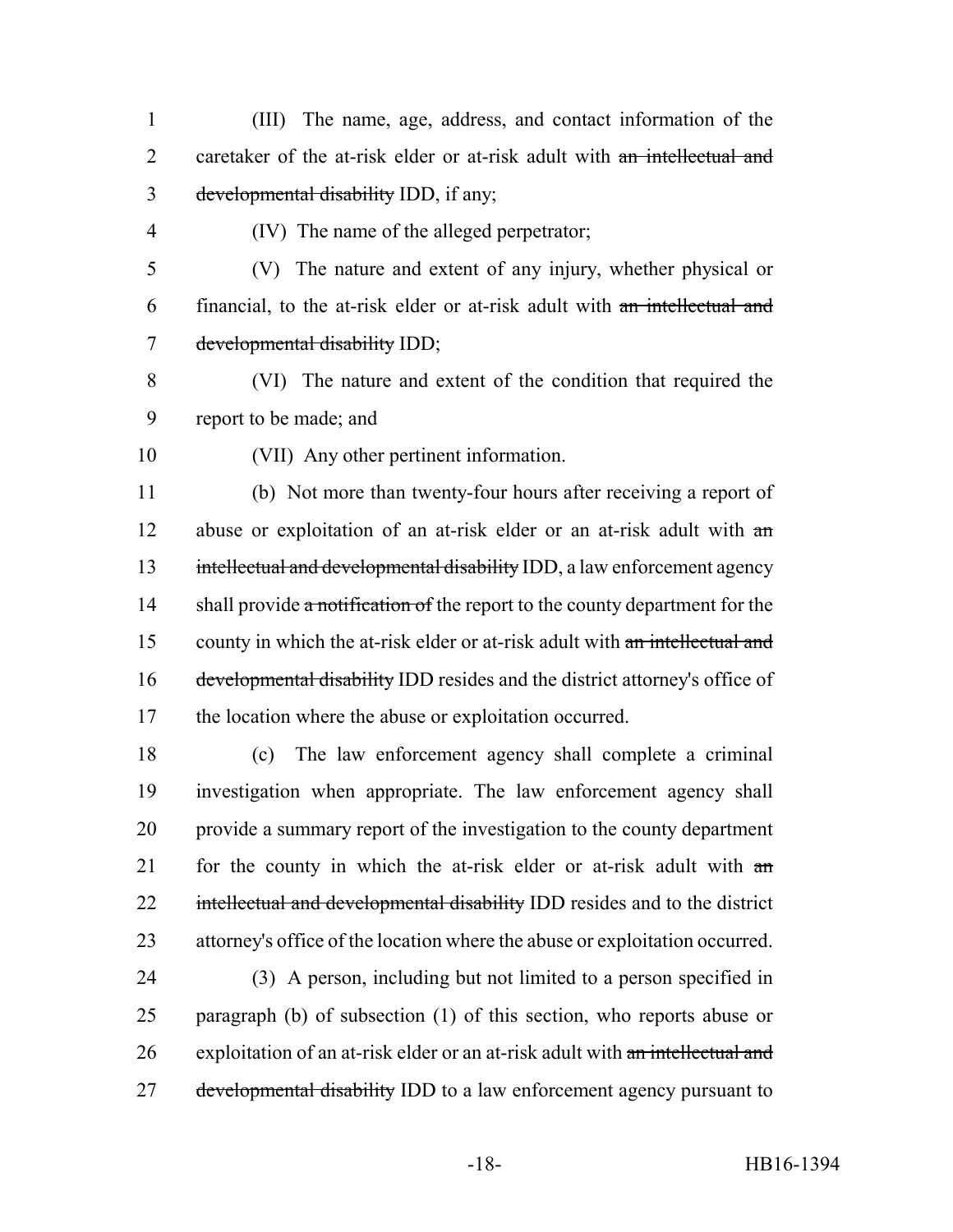subsection (1) of this section is immune from suit and liability for damages in any civil action or criminal prosecution if the report was made in good faith; except that such a person is not immune if he or she is the alleged perpetrator of the abuse or exploitation.

 (4) A person, including but not limited to a person specified in paragraph (b) of subsection (1) of this section, who knowingly makes a false report of abuse or exploitation of an at-risk elder or an at-risk adult with an intellectual and developmental disability IDD to a law enforcement agency commits a class 3 misdemeanor and must be punished as provided in section 18-1.3-501 and is liable for damages proximately caused thereby.

 (5) The reporting duty described in subsection (1) of this section does not create a civil duty of care or establishing a civil standard of care 14 that is owed to an at-risk elder or an at-risk adult with an intellectual and developmental disability IDD by a person specified in paragraph (b) of subsection (1) of this section.

 **SECTION 10.** In Colorado Revised Statutes, 26-3.1-101, **amend** (1), (2), (2.3), (3), (4), and (7); and **add** (1.5) and (11) as follows:

 **26-3.1-101. Definitions.** As used in this article, unless the context otherwise requires:

 (1) "At-risk adult" means an individual eighteen years of age or 22 older who is susceptible to mistreatment OR self-neglect or exploitation 23 because the individual is unable to perform or obtain services necessary for his or her health, safety, or welfare or lacks sufficient understanding 25 or capacity to make or communicate responsible decisions concerning his 26 or her person or affairs. "ABUSE" MEANS ANY OF THE FOLLOWING ACTS OR OMISSIONS COMMITTED AGAINST AN AT-RISK ADULT: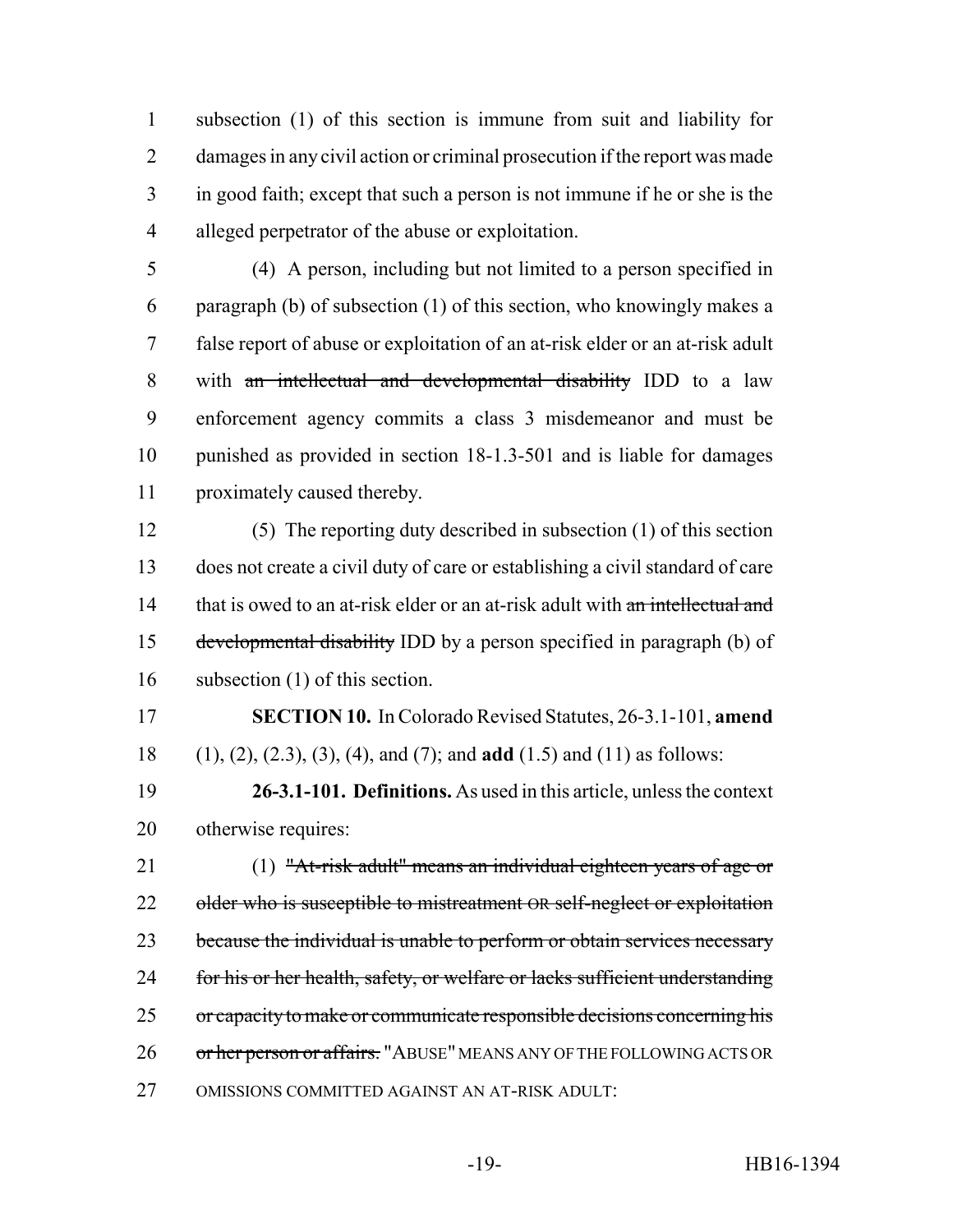(a) THE NONACCIDENTAL INFLICTION OF PHYSICAL PAIN OR INJURY, AS DEMONSTRATED BY, BUT NOT LIMITED TO, SUBSTANTIAL OR MULTIPLE SKIN BRUISING, BLEEDING, MALNUTRITION, DEHYDRATION, BURNS, BONE FRACTURES, POISONING, SUBDURAL HEMATOMA, SOFT TISSUE SWELLING, OR SUFFOCATION;

 (b) CONFINEMENT OR RESTRAINT THAT IS UNREASONABLE UNDER GENERALLY ACCEPTED CARETAKING STANDARDS; OR

8 (c) SUBJECTION TO SEXUAL CONDUCT OR CONTACT CLASSIFIED AS 9 A CRIME UNDER THE "COLORADO CRIMINAL CODE", TITLE 18, C.R.S.

 (1.5) "AT-RISK ADULT" MEANS AN INDIVIDUAL EIGHTEEN YEARS OF AGE OR OLDER WHO IS SUSCEPTIBLE TO MISTREATMENT OR SELF-NEGLECT BECAUSE THE INDIVIDUAL IS UNABLE TO PERFORM OR OBTAIN SERVICES NECESSARY FOR HIS OR HER HEALTH, SAFETY, OR WELFARE, OR LACKS SUFFICIENT UNDERSTANDING OR CAPACITY TO MAKE OR COMMUNICATE RESPONSIBLE DECISIONS CONCERNING HIS OR HER PERSON OR AFFAIRS.

(2) "Caretaker" means a person who:

 (a) Is responsible for the care of an at-risk adult as a result of a family or legal relationship;

 (b) Has assumed responsibility for the care of an at-risk adult; or 21 (c) Is paid to provide care, or services, OR OVERSIGHT OF SERVICES 22 to an at-risk adult.

 (2.3) "Caretaker neglect" means neglect that occurs when adequate food, clothing, shelter, psychological care, physical care, 25 medical care, or HABILITATION, supervision, OR OTHER TREATMENT NECESSARY FOR THE HEALTH OR SAFETY OF THE AT-RISK ADULT is not secured for an at-risk adult or is not provided by a caretaker in a timely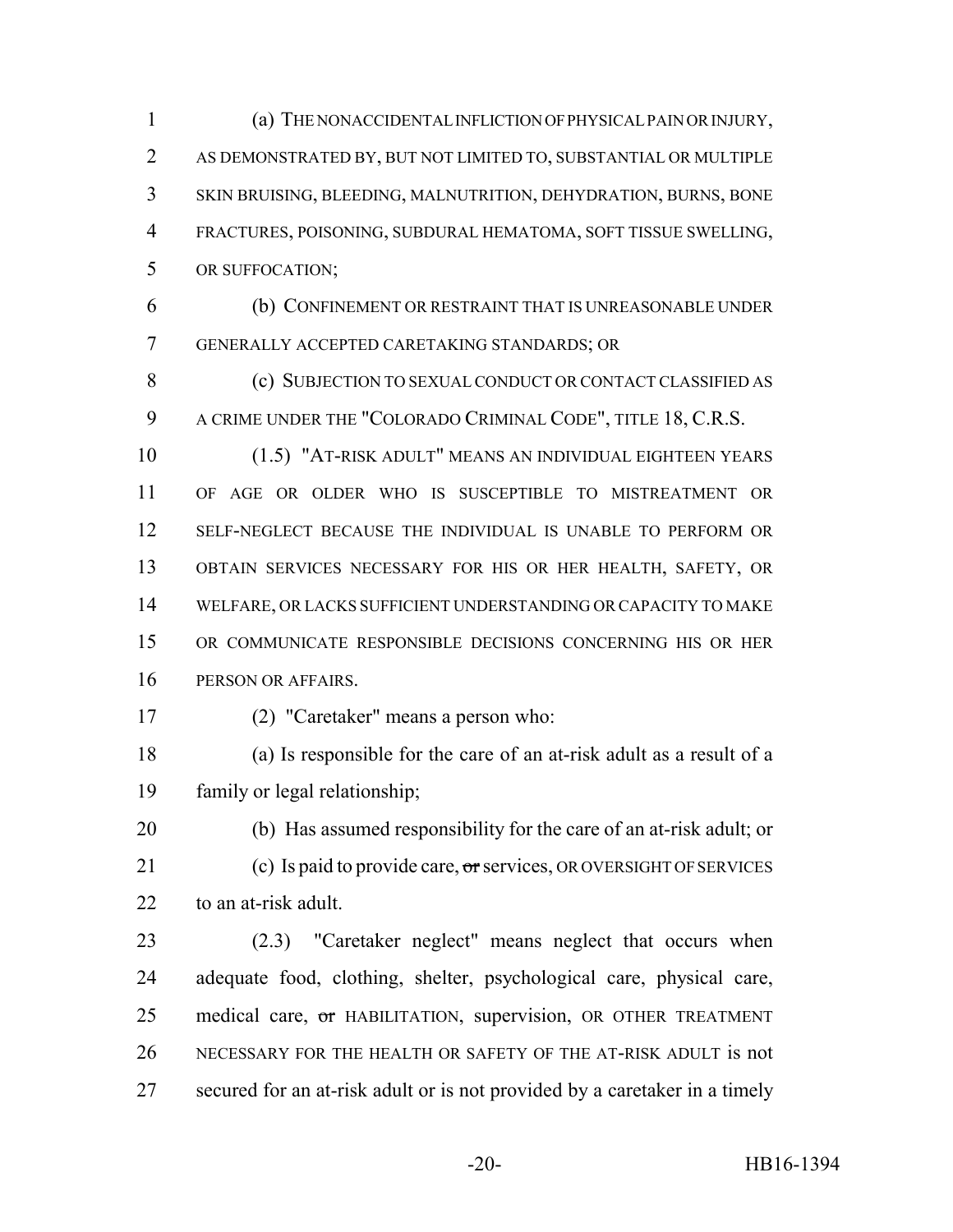manner and with the degree of care that a reasonable person in the same situation would exercise; except that the withholding, withdrawing, or refusing of any MEDICATION, ANY MEDICAL PROCEDURE OR DEVICE, OR ANY treatment, including but not limited to resuscitation, cardiac pacing, mechanical ventilation, dialysis, artificial nutrition and hydration, any medication or medical procedure or device, in accordance with any valid medical directive or order, or as described in a palliative plan of care, 8 shall not be IS NOT deemed caretaker neglect. As used in this subsection  $(2.3)$ , "medical directive or order" includes but is not limited to a medical durable power of attorney, a declaration as to medical treatment executed pursuant to section 15-18-104, C.R.S., a medical order for scope of 12 treatment form executed pursuant to article 18.7 of title 15, C.R.S., and a CPR directive executed pursuant to article 18.6 of title 15, C.R.S. (3) "County department" means a county or district department of HUMAN OR social services. (4) "Exploitation" means an act or omission committed by a person that:

 (a) Uses deception, harassment, intimidation, or undue influence to permanently or temporarily deprive an at-risk adult of the use, benefit, 20 or possession of his or her money, assets, or property ANY THING OF VALUE;

### 22 (b) In the absence of legal authority

23 (I) Employs the services of a third party for the profit or advantage 24 of the person or another person to the detriment of the at-risk adult;  $\sigma$ 25 (H) (c) Forces, compels, coerces, or entices an at-risk adult to perform services for the profit or advantage of the person or another 27 person against the will of the at-risk adult;  $\sigma$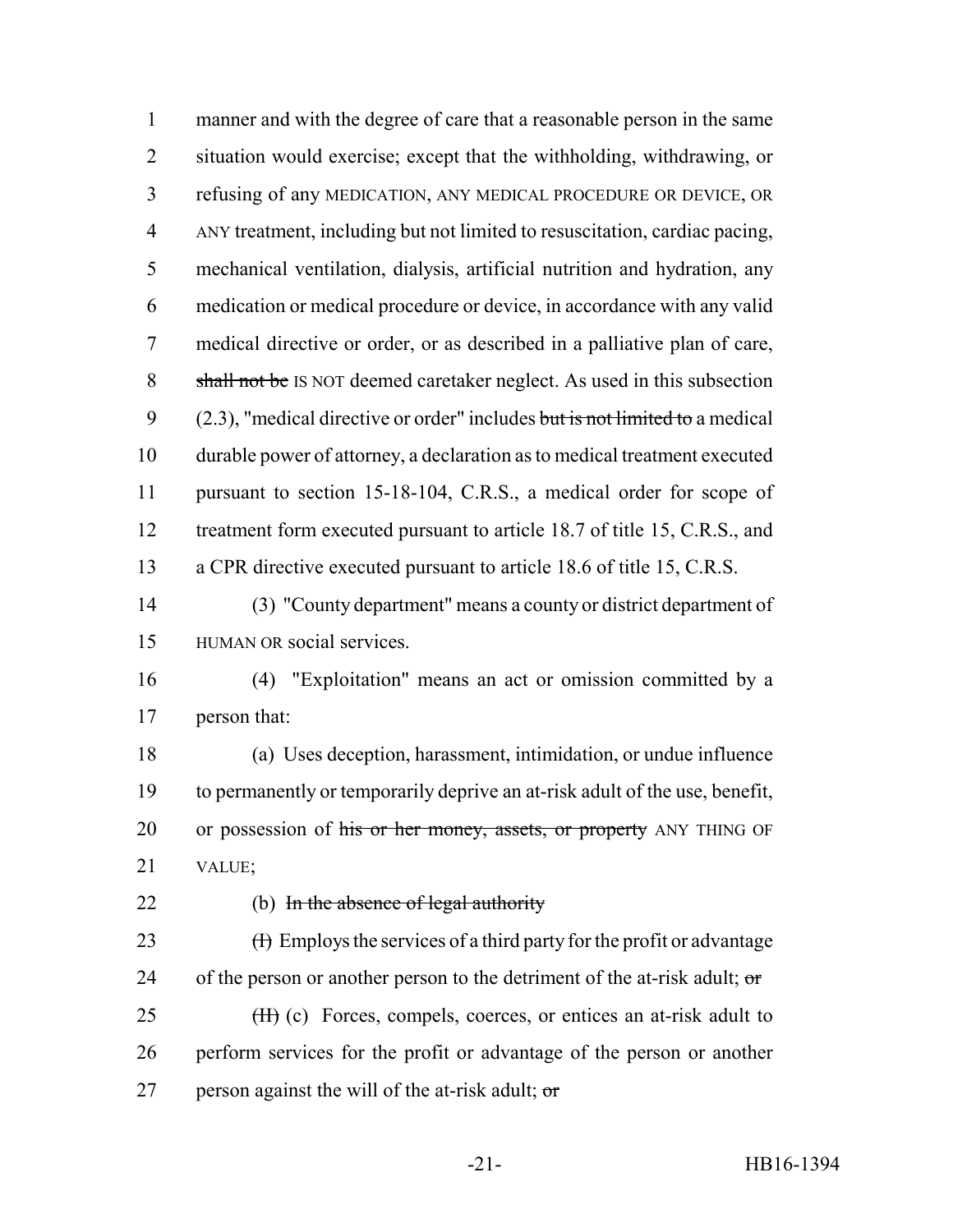1 (III) (d) USES HARASSMENT, UNDUE INFLUENCE, OR INTIMIDATION TO CREATE A HOSTILE OR FEARFUL ENVIRONMENT FOR AN AT-RISK ADULT WHO RELIES ON THAT PERSON TO PROVIDE CARE, LIVES WITH THE PERSON, OR IS REGULARLY VISITED BY THE PERSON; OR

 $\epsilon$   $\epsilon$  (e) Misuses the property of an at-risk adult in a manner that adversely affects the at-risk adult's ability to receive health care or health care benefits or to pay bills for basic needs or obligations.

 (7) "Mistreatment" means: an act or omission that threatens the health, safety, or welfare of an at-risk adult or that exposes an at-risk 10 adult to a situation or condition that poses an imminent risk of death, serious bodily injury, or bodily injury to the at-risk adult. "Mistreatment" 12 includes, but is not limited to:

13 (a) Abuse; that occurs:

14 (I) Where there is infliction of physical pain or injury, as demonstrated by, but not limited to, substantial or multiple skin bruising, bleeding, malnutrition, dehydration, burns, bone fractures, poisoning, subdural hematoma, soft tissue swelling, or suffocation;

 (II) Where unreasonable confinement or restraint is imposed; or (III) Where there is subjection to nonconsensual sexual conduct or contact classified as a crime under the "Colorado Criminal Code", title 18, C.R.S.;

(b) Caretaker neglect;

23 (c) <del>(Deleted by amendment, L. 2012.)</del> EXPLOITATION;

**(d) AN ACT OR OMISSION THAT THREATENS THE HEALTH, SAFETY,** 

OR WELFARE OF AN AT-RISK ADULT; OR

 (e) AN ACT OR OMISSION THAT EXPOSES AN AT-RISK ADULT TO A SITUATION OR CONDITION THAT POSES AN IMMINENT RISK OF BODILY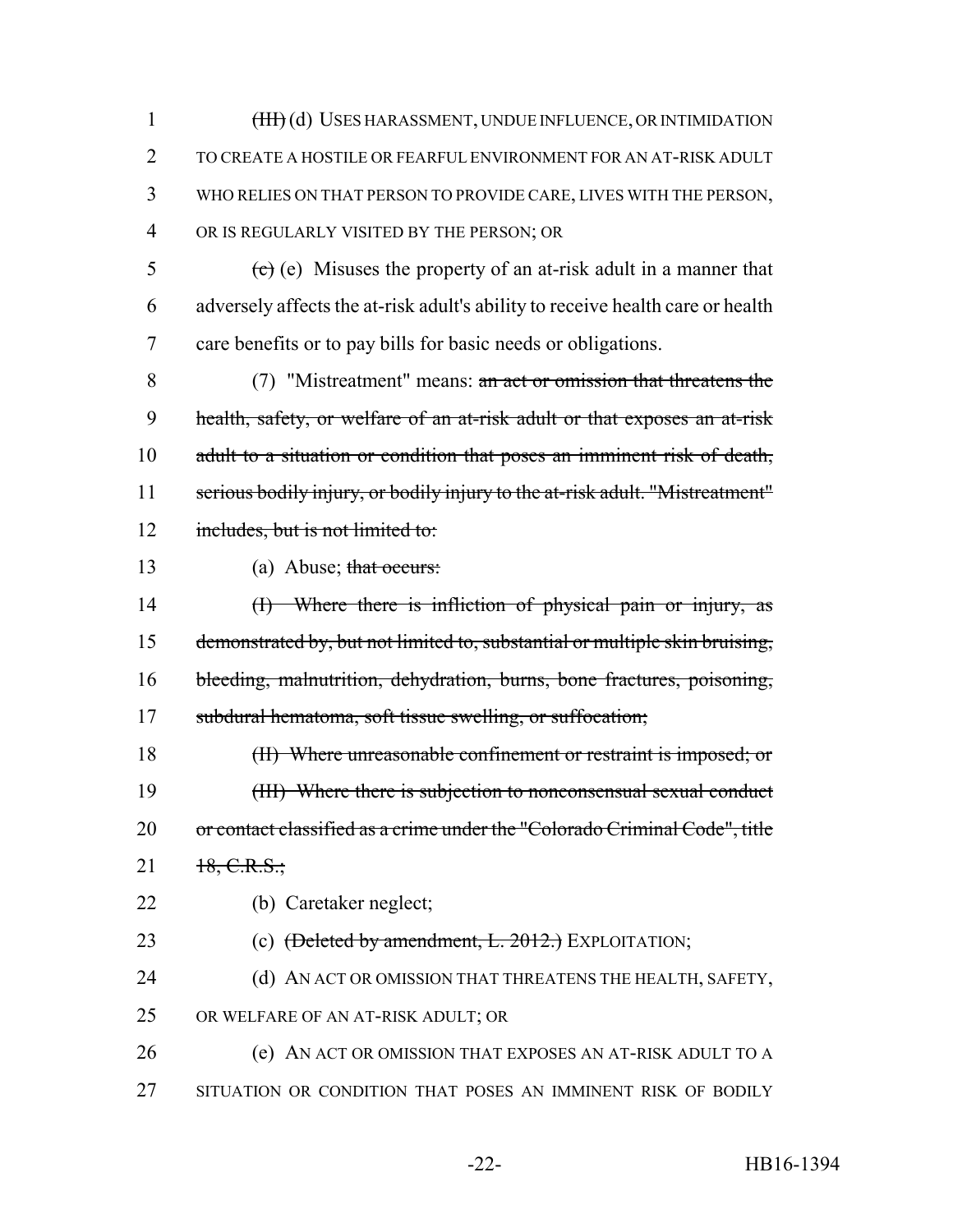1 INJURY TO THE AT-RISK ADULT.

2 (11) "UNDUE INFLUENCE" MEANS THE USE OF INFLUENCE TO TAKE 3 ADVANTAGE OF AN AT-RISK ADULT'S VULNERABLE STATE OF MIND, 4 NEEDINESS, PAIN, OR EMOTIONAL DISTRESS.

 **SECTION 11.** In Colorado Revised Statutes, 26-3.1-102, **amend** 6 (1) (a), (1) (b), (1) (c), (2) introductory portion, (2) (e), (4), (6), (7) (a), (7) (b) introductory portion, and (7) (b) (II); and **amend as it will become effective July 1, 2016,** (1) (a.5) as follows:

9 **26-3.1-102. Reporting requirements.** (1) (a) A person specified 10 in paragraph (b) of this subsection (1) who observes the mistreatment OR 11 self-neglect or exploitation of an at-risk adult or who has reasonable 12 cause to believe that an at-risk adult has been mistreated OR is 13 self-neglected or has been exploited SELF-NEGLECTING and is at imminent 14 risk of mistreatment or self-neglect or exploitation is urged to report such 15 fact to a county department not more than twenty-four hours after making 16 the observation or discovery.

17 (a.5) As required by section 18-6.5-108, C.R.S., certain persons 18 specified in paragraph (b) of this subsection (1) who observe the abuse or 19 exploitation, as defined in section  $18-6.5-102$  (1) and (10), 20 MISTREATMENT, AS DEFINED IN SECTION 18-6.5-102 (10.5), C.R.S., of an 21 at-risk elder, as defined in section 18-6.5-102 (3), C.R.S., or an at-risk 22 adult with an intellectual and developmental disability IDD, as defined in 23 section 18-6.5-102 (2.5), C.R.S., or who have reasonable cause to believe 24 that an at-risk elder or an at-risk adult with an intellectual and 25 developmental disability IDD has been abused or exploited MISTREATED 26 or is at imminent risk of abuse or exploitation MISTREATMENT shall report 27 such fact to a law enforcement agency not more than twenty-four hours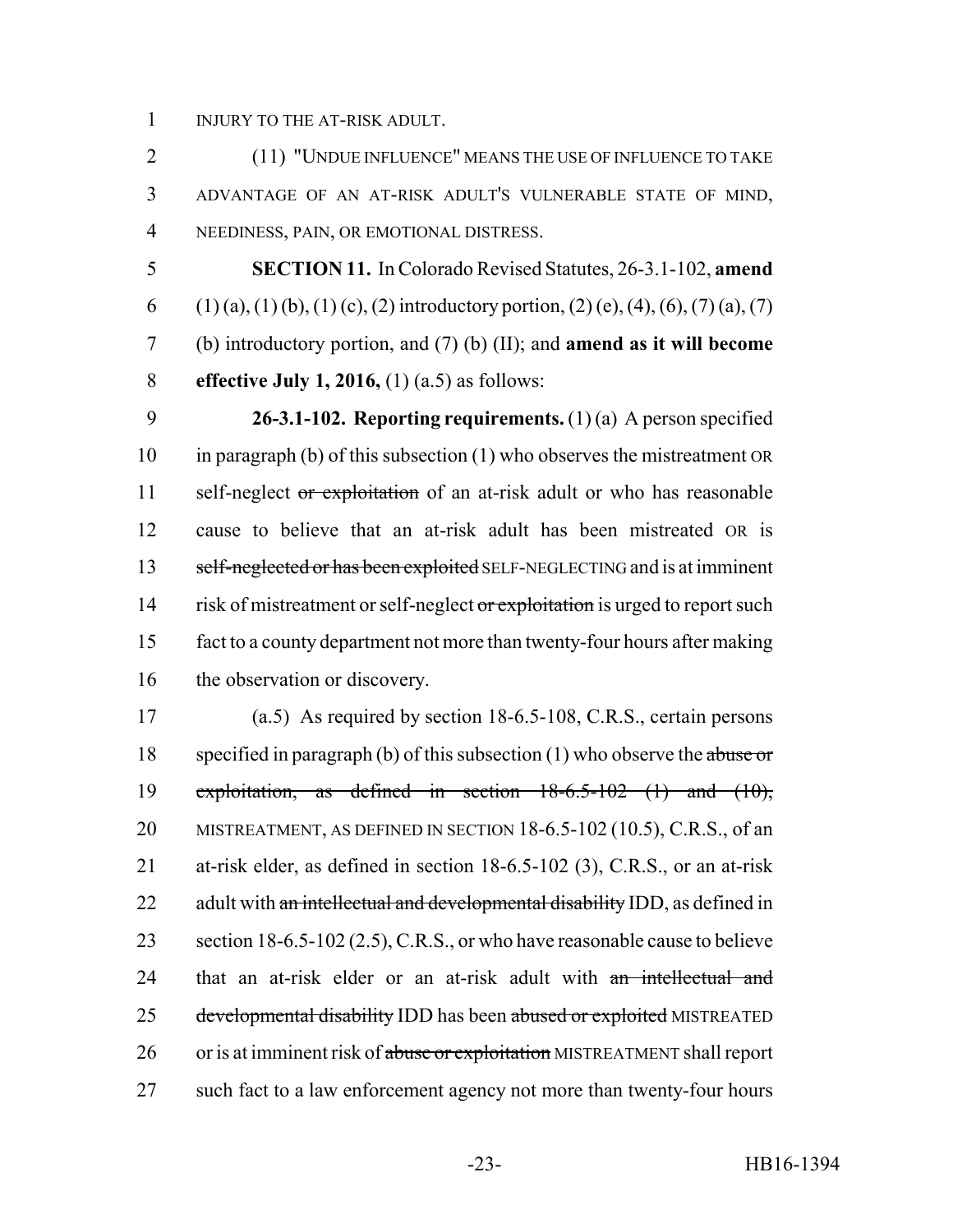after making the observation or discovery.

 (b) The following persons, whether paid or unpaid, are urged to report as described in paragraph (a) of this subsection (1):

 (I) Physicians, surgeons, physicians' assistants, osteopaths, physicians in training, podiatrists, occupational therapists, and physical 6 therapists ANY PERSON PROVIDING HEALTH CARE OR HEALTH-CARE-RELATED SERVICES INCLUDING GENERAL MEDICAL, SURGICAL, OR NURSING SERVICES; MEDICAL, SURGICAL, OR NURSING SPECIALITY SERVICES; DENTAL SERVICES; VISION SERVICES; PHARMACY SERVICES; CHIROPRACTIC SERVICES; OR PHYSICAL, OCCUPATIONAL, 11 MUSICAL, OR OTHER THERAPIES;

12 (II) Medical examiners and coroners HOSPITAL AND LONG-TERM CARE FACILITY PERSONNEL ENGAGED IN THE ADMISSION, CARE, OR TREATMENT OF PATIENTS;

 (III) Registered nurses, licensed practical nurses, and nurse 16 practitioners FIRST RESPONDERS, INCLUDING EMERGENCY MEDICAL SERVICE PROVIDERS, FIRE PROTECTION PERSONNEL, LAW ENFORCEMENT OFFICERS, AND PERSONS EMPLOYED BY, CONTRACTING WITH, OR VOLUNTEERING WITH ANY LAW ENFORCEMENT AGENCY, INCLUDING VICTIM ADVOCATES;

21 (IV) Emergency medical service providers CODE ENFORCEMENT OFFICERS;

 (V) Hospital and long-term care facility personnel engaged in the 24 admission, care, or treatment of patients MEDICAL EXAMINERS AND CORONERS;

26 (VI) Chiropractors VETERINARIANS;

27 (VII) Psychologists, and other mental health professionals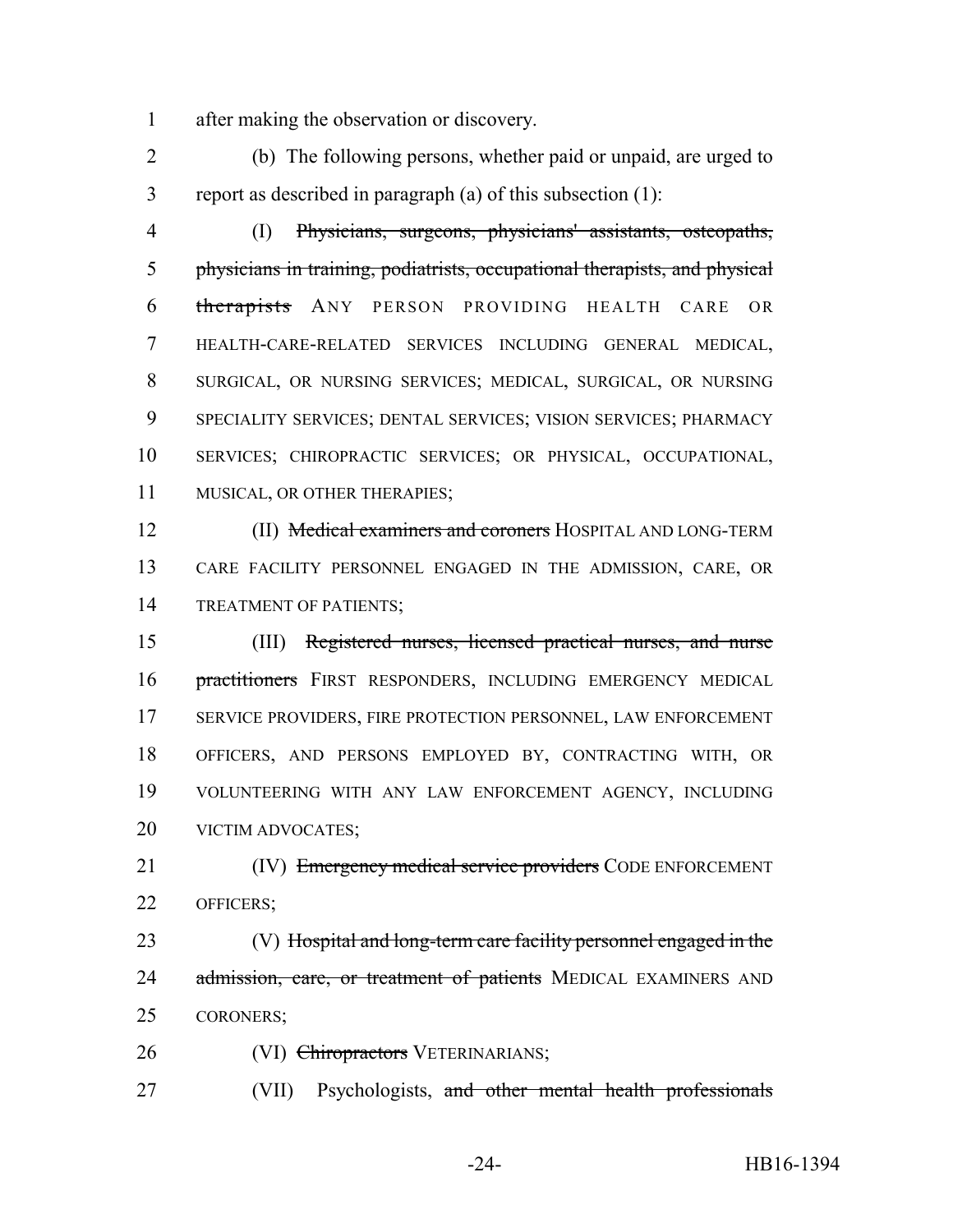ADDICTION COUNSELORS, PROFESSIONAL COUNSELORS, MARRIAGE AND FAMILY THERAPISTS, AND REGISTERED PSYCHOTHERAPISTS, AS THOSE PERSONS ARE DEFINED IN ARTICLE 43 OF TITLE 12, C.R.S.;

 (VIII) Social work practitioners WORKERS, AS DEFINED IN PART 4 5 OF ARTICLE 43 OF TITLE 12, C.R.S.;

6 (IX) Clergy members STAFF OF COMMUNITY-CENTERED BOARDS;

 (X) Dentists STAFF, CONSULTANTS, OR INDEPENDENT CONTRACTORS OF SERVICE AGENCIES, AS DEFINED IN SECTION 25.5-10-202 (34), C.R.S.;

10 (XI) <del>Law enforcement officials and personnel</del> STAFF OR CONSULTANTS FOR A LICENSED OR UNLICENSED, CERTIFIED OR UNCERTIFIED, CARE FACILITY, AGENCY, HOME, OR GOVERNING BOARD, INCLUDING BUT NOT LIMITED TO LONG-TERM CARE FACILITIES, HOME CARE 14 AGENCIES, OR HOME HEALTH PROVIDERS;

 (XII) Court-appointed guardians and conservators CARETAKERS, STAFF MEMBERS, EMPLOYEES OF, OR CONSULTANTS FOR, A HOME CARE 17 PLACEMENT AGENCY, AS DEFINED IN SECTION 25-27.5-102 (5), C.R.S.;

18 (XIII) Fire protection personnel PERSONS PERFORMING CASE MANAGEMENT OR ASSISTANT SERVICES FOR AT-RISK ADULTS;

20 (XIV) Pharmacists STAFF OF COUNTY DEPARTMENTS OF HUMAN 21 OR SOCIAL SERVICES:

22 (XV) Community-centered board staff STAFF OF THE STATE DEPARTMENTS OF HUMAN SERVICES, PUBLIC HEALTH AND ENVIRONMENT, OR HEALTH CARE POLICY AND FINANCING;

 (XVI) Personnel of banks, savings and loan associations, credit 26 unions, and other lending or financial institutions STAFF OF SENIOR CONGREGATE CENTERS OR SENIOR RESEARCH OR OUTREACH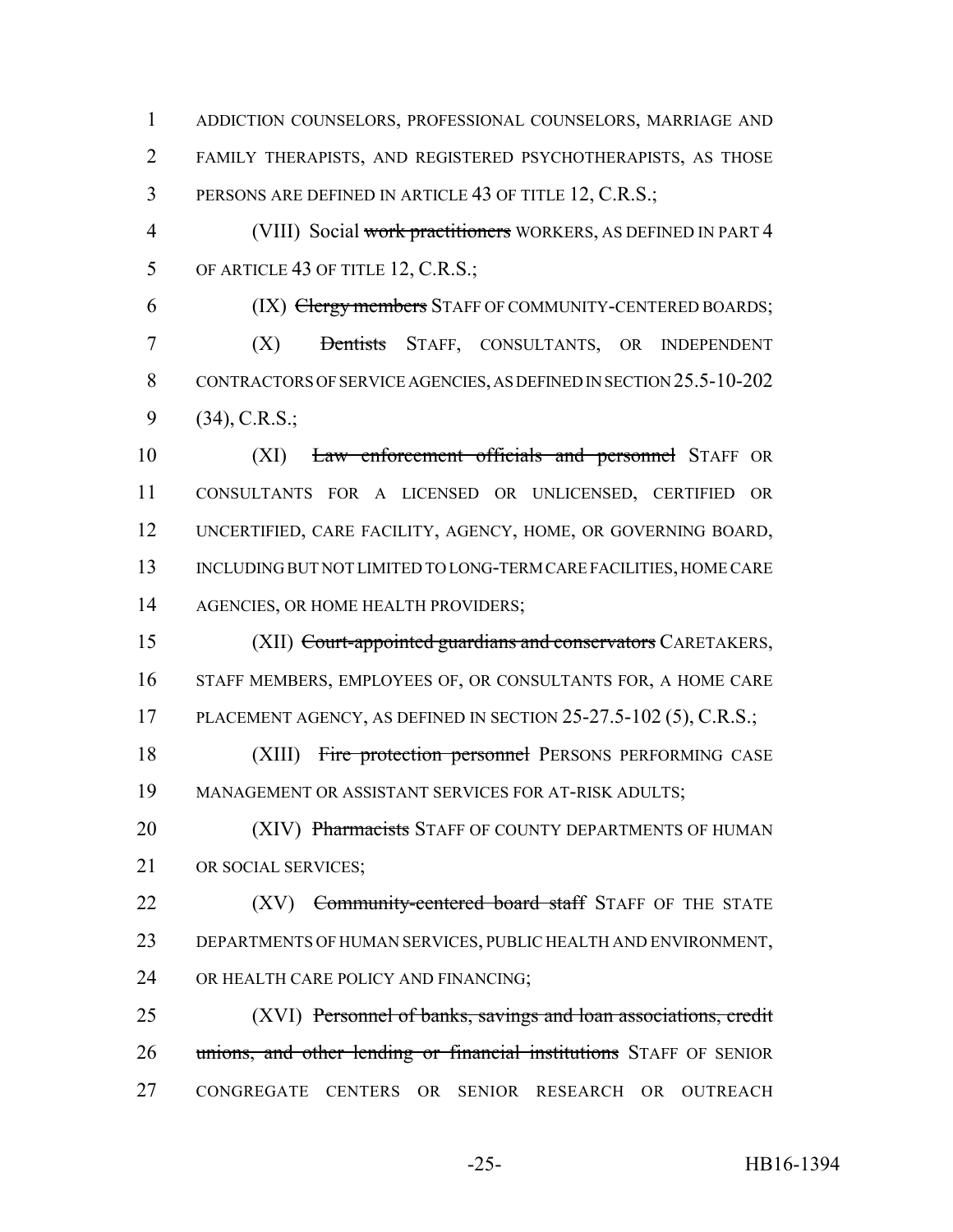ORGANIZATIONS;

2 (XVII) A caretaker, staff member, or employee of or volunteer or consultant for a licensed or certified care facility, agency, home, or governing board, including but not limited to home health providers; and STAFF, AND STAFF OF CONTRACTED PROVIDERS, OF AREA AGENCIES ON AGING, EXCEPT THE LONG-TERM CARE OMBUDSMEN; (XVIII) A caretaker, staff member, employee of, or a volunteer or

 consultant for, a home care placement agency, as defined in section 9 25-27.5-102 (5), C.R.S. EMPLOYEES, CONTRACTORS, AND VOLUNTEERS OPERATING SPECIALIZED TRANSPORTATION SERVICES FOR AT-RISK ADULTS;

 (XIX) LANDLORDS AND STAFF OF HOUSING AND HOUSING AUTHORITY AGENCIES FOR AT-RISK ADULTS;

**(XX) COURT-APPOINTED GUARDIANS AND CONSERVATORS;** 

 (XXI) PERSONNEL AT SCHOOLS SERVING PERSONS IN PRESCHOOL THROUGH TWELFTH GRADE;

 (XXII) CLERGY MEMBERS; EXCEPT THAT THE REPORTING REQUIREMENT DESCRIBED IN PARAGRAPH (a) OF THIS SUBSECTION (1) DOES NOT APPLY TO A PERSON WHO ACQUIRES REASONABLE CAUSE TO BELIEVE THAT AN AT-RISK ADULT HAS BEEN MISTREATED OR HAS BEEN EXPLOITED OR IS AT IMMINENT RISK OF MISTREATMENT OR EXPLOITATION 22 DURING A COMMUNICATION ABOUT WHICH THE PERSON MAY NOT BE EXAMINED AS A WITNESS PURSUANT TO SECTION 13-90-107(1) (c), C.R.S., UNLESS THE PERSON ALSO ACQUIRES SUCH REASONABLE CAUSE FROM A SOURCE OTHER THAN SUCH A COMMUNICATION; AND (XXIII) PERSONS WORKING IN FINANCIAL SERVICES INDUSTRIES,

INCLUDING BANKS, SAVINGS AND LOAN ASSOCIATIONS, CREDIT UNIONS,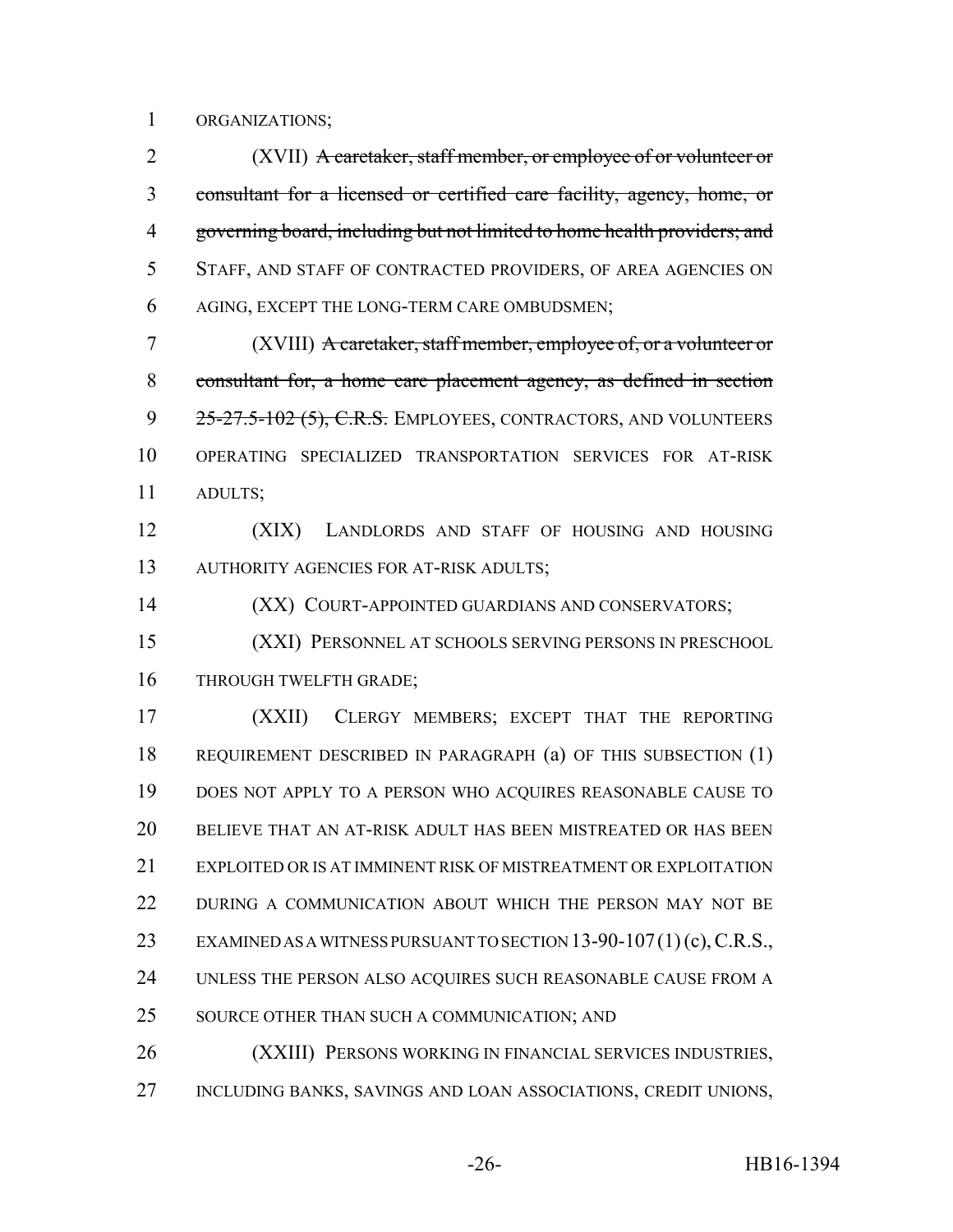1 AND OTHER LENDING OR FINANCIAL INSTITUTIONS; ACCOUNTANTS; 2 MORTGAGE BROKERS; LIFE INSURANCE AGENTS; AND FINANCIAL 3 PLANNERS.

4 (c) In addition to those persons urged by this subsection (1) to 5 report known or suspected mistreatment OR self-neglect or exploitation 6 of an at-risk adult and circumstances or conditions that might reasonably 7 result in mistreatment OR self-neglect, or exploitation, any other person 8 may report such known or suspected mistreatment OR self-neglect or 9 exploitation and circumstances or conditions that might reasonably result 10 in mistreatment OR self-neglect or exploitation of an at-risk adult to the 11 local law enforcement agency or the county department. Upon receipt of 12 such report, the receiving agency shall prepare a written report within 13 forty-eight TWENTY-FOUR hours.

14 (2) Pursuant to subsection (1) of this section, the report shall MUST 15 include:

16 (e) The nature and extent of the condition that will reasonably 17 result in mistreatment OR self-neglect; or exploitation and

18 (4) No A person, including a person specified in subsection (1) of 19 this section, shall NOT knowingly make a false report of mistreatment OR 20 self-neglect or exploitation to a county department or local law 21 enforcement agency. Any person who willfully violates the provisions of 22 this subsection (4) commits a class 3 misdemeanor and shall be punished 23 as provided in section 18-1.3-501, C.R.S., and shall be liable for damages 24 proximately caused thereby.

25 (6) No A person shall NOT take any discriminatory, disciplinary, 26 or retaliatory action against any person who, in good faith, makes a report 27 or fails to make a report of suspected mistreatment OR self-neglect or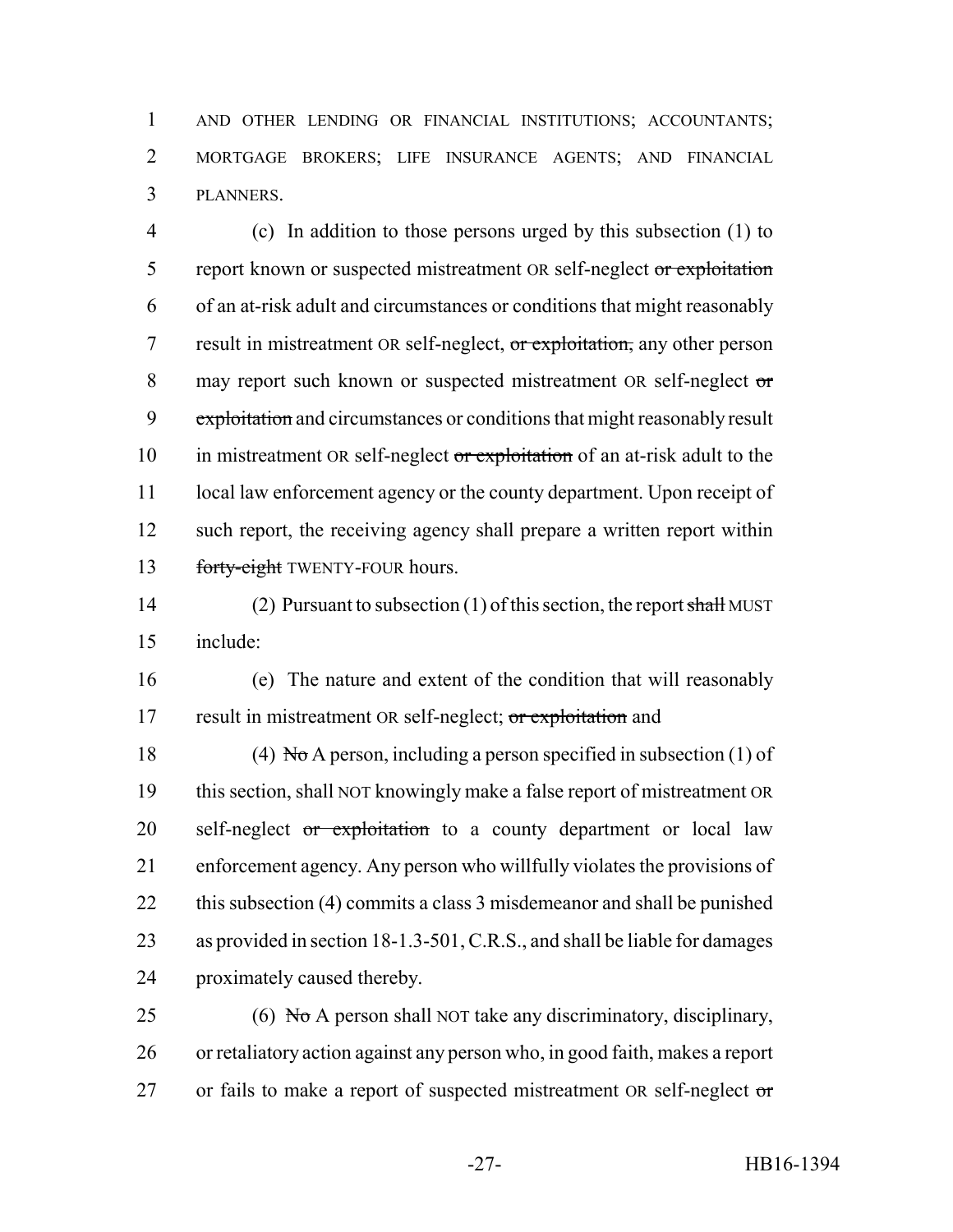1 exploitation of an at-risk adult.

 (7) (a) Except as provided in paragraph (b) of this subsection (7), 3 reports of the mistreatment OR self-neglect or exploitation of an at-risk adult, including the name and address of any at-risk adult, member of said adult's family, or informant, or any other identifying information 6 contained in such reports, shall be IS confidential, and shall not be IS NOT public information.

 (b) Disclosure of a report of the mistreatment OR self-neglect or exploitation of an at-risk adult and information relating to an investigation of such a report shall be IS permitted only when authorized 11 by a court for good cause. Such disclosure shall IS not be prohibited when:

 (II) There is a death of a suspected at-risk adult from mistreatment 14 OR self-neglect or exploitation and a law enforcement agency files a formal charge or a grand jury issues an indictment in connection with the death;

 **SECTION 12.** In Colorado Revised Statutes, 26-3.1-103, **amend** 18 (1), (2), and (3) as follows:

 **26-3.1-103. Evaluations - investigations - rules.** (1) The agency 20 receiving a report of mistreatment OR self-neglect or exploitation of an at-risk adult shall immediately make a thorough evaluation of the reported 22 level of risk. The immediate concern of the evaluation shall be IS the 23 protection of the at-risk adult. The evaluation, at a minimum, shall MUST include a determination of a response time frame and whether an investigation of the allegations is required. If a county department determines that an investigation is required, the county department shall 27 arrange for CONDUCT an investigation and subsequent provision of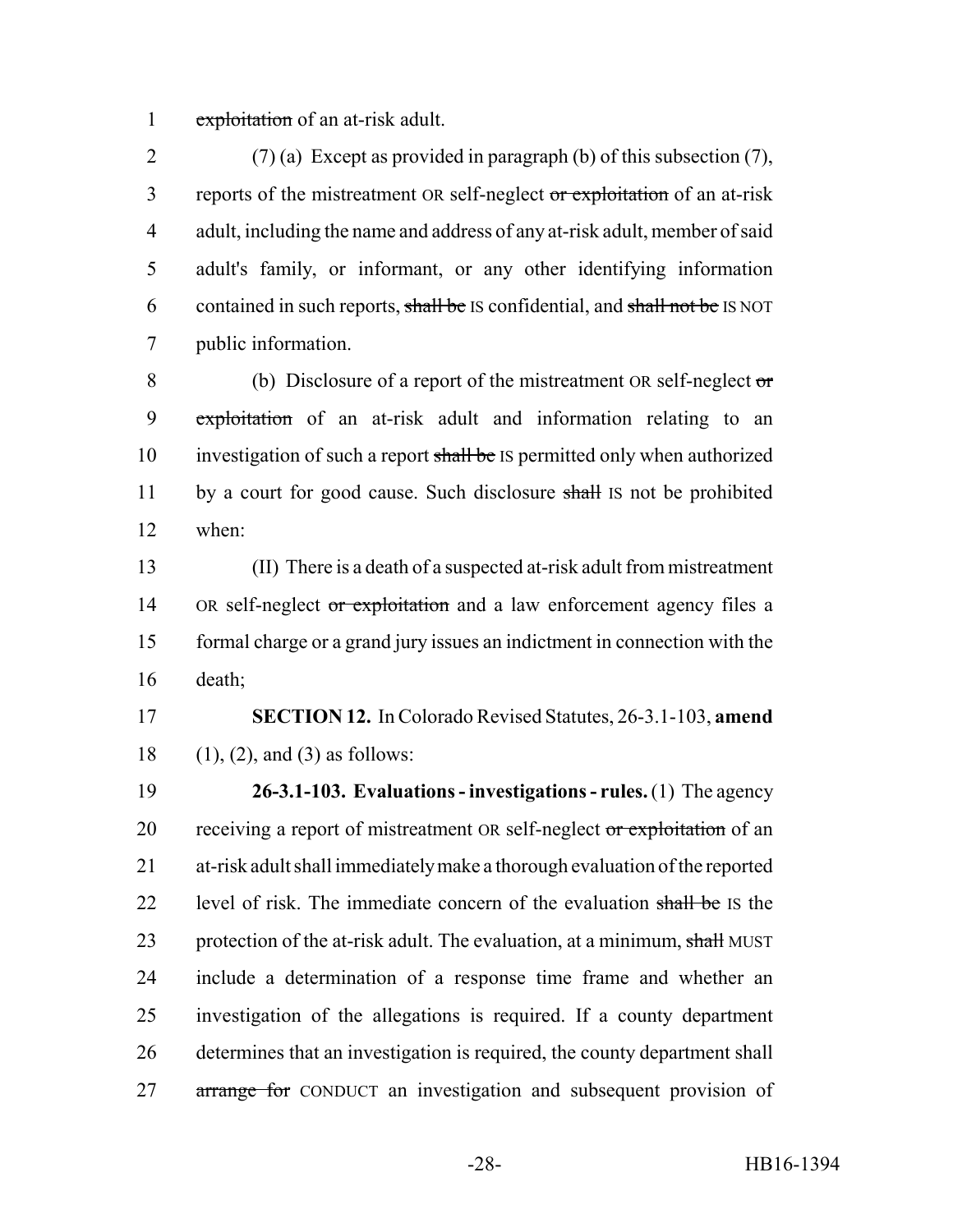protective services to be conducted by persons trained to conduct such investigations and provide protective services.

 (2) Each county department, law enforcement agency, district attorney's office, and other agency responsible under federal law or the laws of this state to investigate mistreatment OR self-neglect or exploitation of at-risk adults shall develop and implement cooperative agreements to coordinate the investigative duties of such agencies. The focus of such agreements shall be IS to ensure the best protection for 9 at-risk adults. The agreements shall MUST provide for special requests by one agency for assistance from another agency and for joint 11 investigations. The agreements shall MUST further provide that each 12 agency shall maintain the confidentiality of the information exchanged pursuant to such joint investigations.

 (3) Each county or contiguous group of counties in the state in 15 which a minimum number of reports of mistreatment OR self-neglect or exploitation of at-risk adults are annually filed shall establish an at-risk 17 adult protection team. The state board shall promulgate rules to specify the minimum number of reports that will require the establishment of an adult at-risk protection team. The at-risk adult protection team shall review the processes used to report and investigate mistreatment OR 21 self-neglect or exploitation of at-risk adults, review the provision of protective services for such adults, facilitate interagency cooperation, and 23 provide community education on the mistreatment AND self-neglect and 24 exploitation of at-risk adults. The director of each county department shall create or coordinate a protection team for the respective county in accordance with rules adopted by the state board of human services. 27 which THE STATE BOARD rules shall govern the establishment,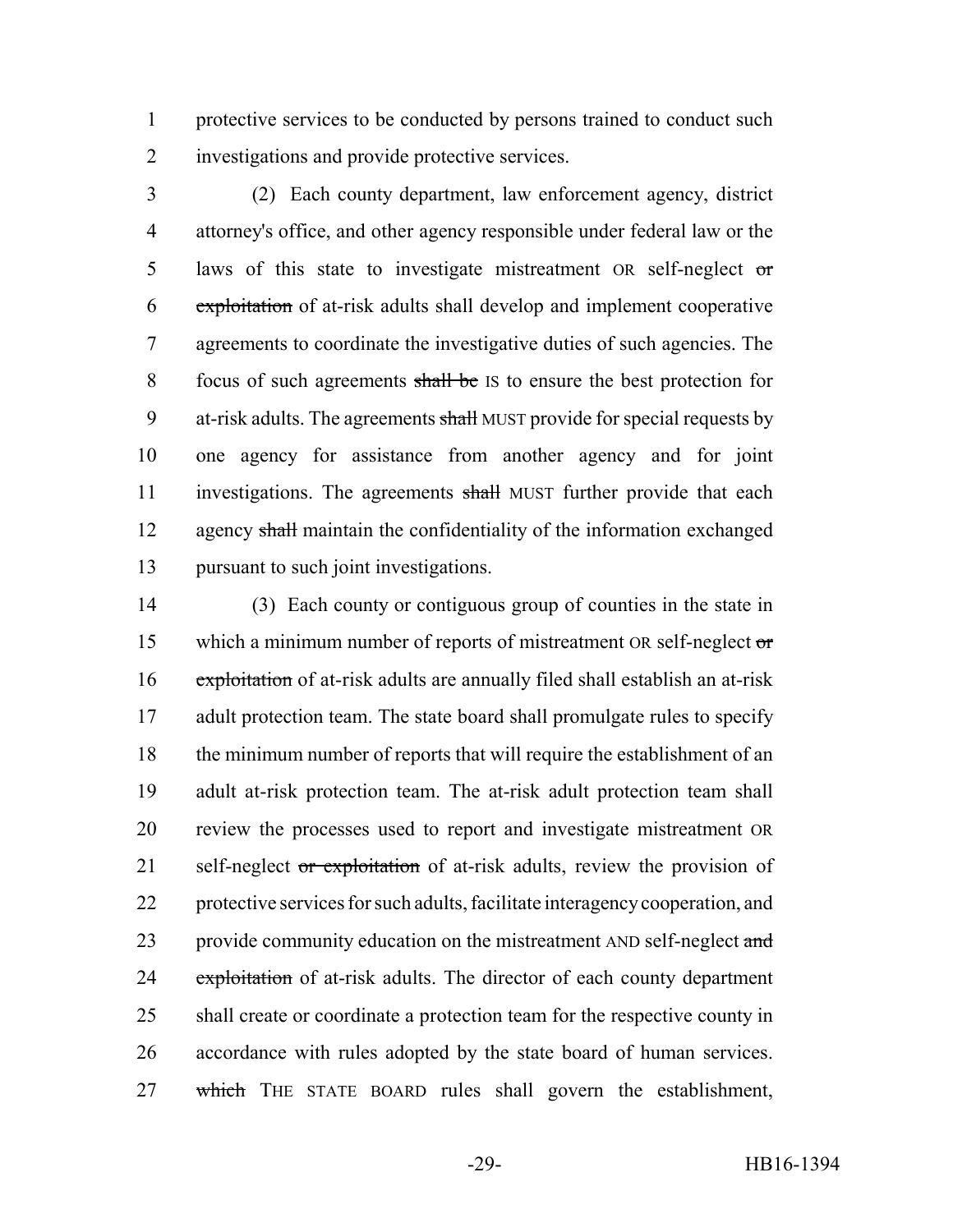1 composition, and duties of the team and shall MUST be consistent with 2 this subsection (3).

 **SECTION 13.** In Colorado Revised Statutes, 26-3.1-104, **amend** 4 (1) and (2) as follows:

 **26-3.1-104. Provision of protective services for at-risk adults - consent - nonconsent - least restrictive intervention.** (1) If a county director or such director's HIS OR HER designee determines that an at-risk 8 adult is being mistreated OR self-neglected, or exploited, or is at risk thereof, and the at-risk adult consents to protective services, the county director or designee shall immediately provide or arrange for the provision of protective services, which services shall be provided in accordance with the provisions of 28 CFR part 35, subpart B.

 (2) If a county director or HIS OR HER designee determines that an 14 at-risk adult is being or has been mistreated OR self-neglected, or 15 exploited, or is at risk thereof, and if the at-risk adult appears to lack capacity to make decisions and does not consent to the receipt of protective services, the county director is urged, if no other appropriate person is able or willing, to petition the court, pursuant to part 3 of article 14 of title 15, C.R.S., for an order authorizing the provision of specific protective services and for the appointment of a guardian, for an order authorizing the appointment of a conservator pursuant to part 4 of article 22 14 of title 15, C.R.S., or for a court order providing for any combination of these actions.

# **SECTION 14.** In Colorado Revised Statutes, **amend** 26-3.1-106 as follows:

 **26-3.1-106. Training.** The general assembly strongly encourages training that focuses on detecting circumstances or conditions that might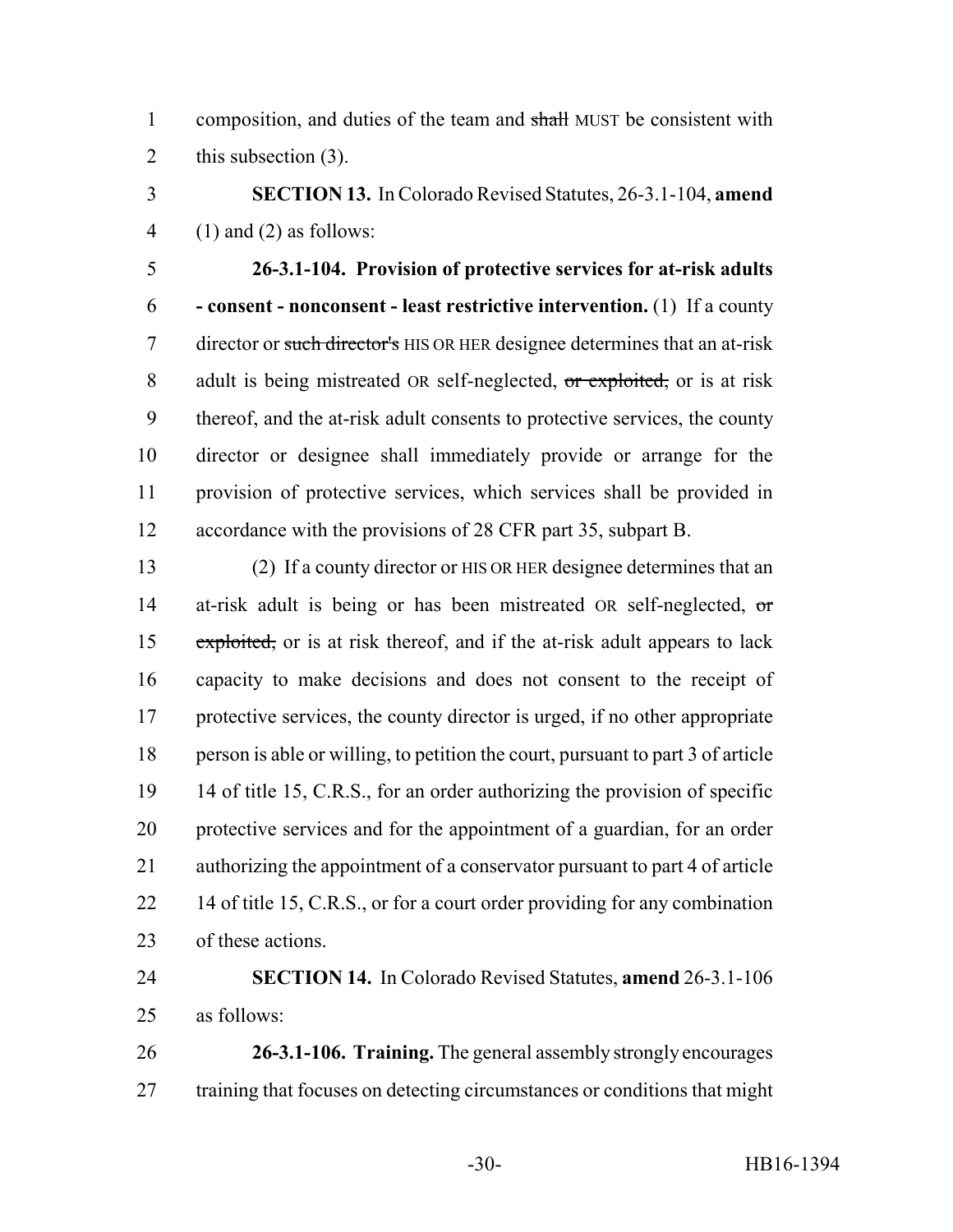1 reasonably result in mistreatment OR self-neglect or exploitation of an at-risk adult for those persons who are urged by section 26-3.1-102 (1) to 3 report known or suspected mistreatment OR self-neglect or exploitation of an at-risk adult.

 **SECTION 15.** In Colorado Revised Statutes, 25.5-10-202, **amend** (1) and (19); and **add** (1.3), (1.6), (1.8), (15.5), (29.5), and (37.5) as follows:

 **25.5-10-202. Definitions.** As used in this article, unless the context otherwise requires:

 (1) "Authorized representative" means a person designated by the 11 person receiving services, or by the parent or guardian of the person receiving services, if appropriate, to assist the person receiving services in acquiring or utilizing services or supports pursuant to this article. The extent of the authorized representative's involvement shall be determined 15 upon designation. "ABUSE" MEANS ANY OF THE FOLLOWING ACTS OR OMISSIONS COMMITTED AGAINST A PERSON WITH AN INTELLECTUAL AND DEVELOPMENTAL DISABILITY:

 (a) THE NONACCIDENTAL INFLICTION OF PHYSICAL PAIN OR INJURY, AS DEMONSTRATED BY, BUT NOT LIMITED TO, SUBSTANTIAL OR MULTIPLE SKIN BRUISING, BLEEDING, MALNUTRITION, DEHYDRATION, BURNS, BONE FRACTURES, POISONING, SUBDURAL HEMATOMA, SOFT TISSUE SWELLING, 22 OR SUFFOCATION;

 (b) CONFINEMENT OR RESTRAINT THAT IS UNREASONABLE UNDER GENERALLY ACCEPTED CARETAKING STANDARDS; OR

 (c) SUBJECTION TO SEXUAL CONDUCT OR CONTACT CLASSIFIED AS 26 A CRIME UNDER THE "COLORADO CRIMINAL CODE", TITLE 18, C.R.S.

(1.3) "AUTHORIZED REPRESENTATIVE" MEANS A PERSON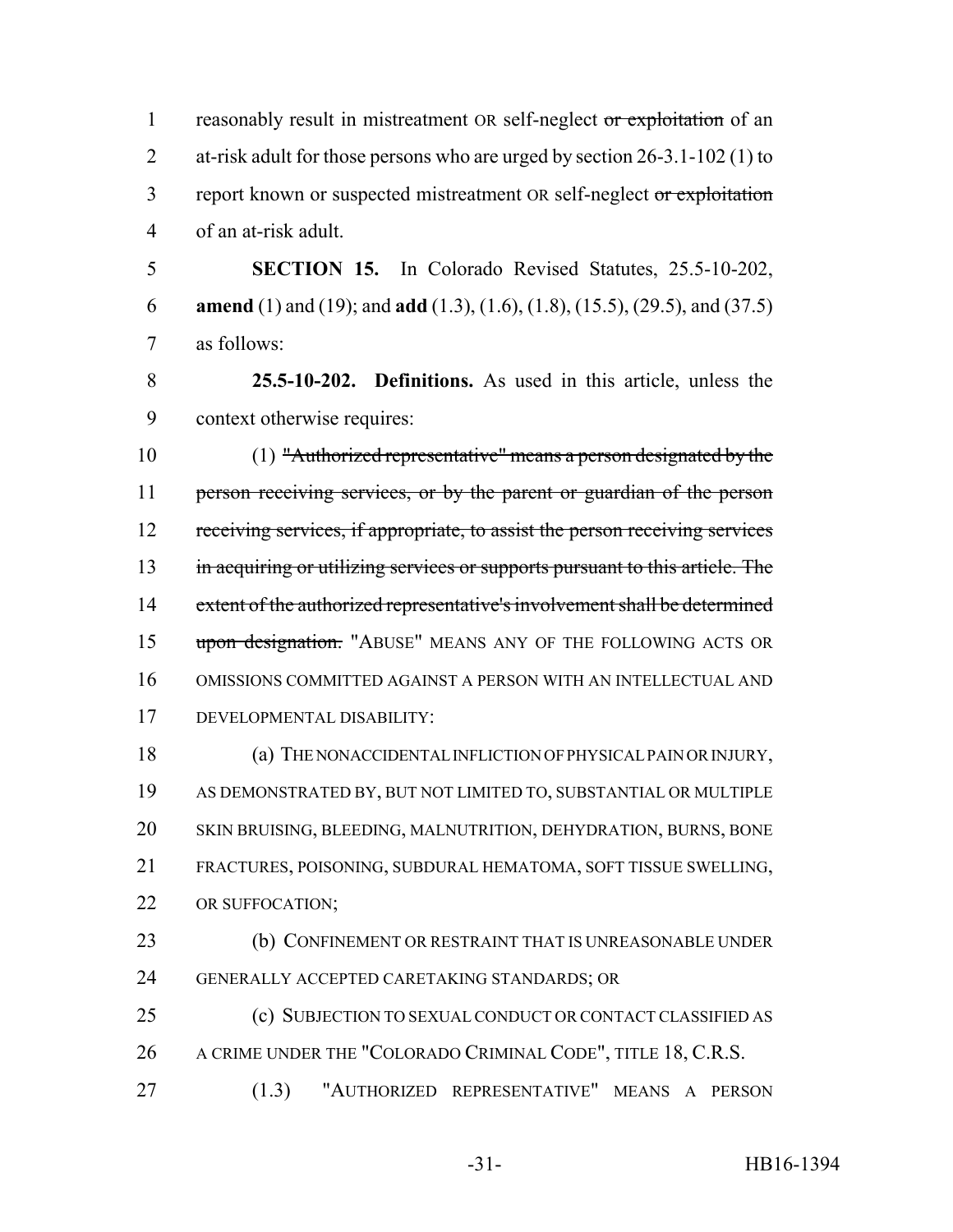DESIGNATED BY THE PERSON RECEIVING SERVICES, OR BY THE PARENT OR GUARDIAN OF THE PERSON RECEIVING SERVICES, IF APPROPRIATE, TO ASSIST THE PERSON RECEIVING SERVICES IN ACQUIRING OR UTILIZING SERVICES OR SUPPORTS PURSUANT TO THIS ARTICLE. THE EXTENT OF THE AUTHORIZED REPRESENTATIVE'S INVOLVEMENT SHALL BE DETERMINED UPON DESIGNATION.

(1.6) "CARETAKER" MEANS A PERSON WHO:

 (a) IS RESPONSIBLE FOR THE CARE OF A PERSON WITH AN INTELLECTUAL AND DEVELOPMENTAL DISABILITY AS A RESULT OF A FAMILY OR LEGAL RELATIONSHIP;

 (b) HAS ASSUMED RESPONSIBILITY FOR THE CARE OF A PERSON WITH AN INTELLECTUAL AND DEVELOPMENTAL DISABILITY; OR

 (c) IS PAID TO PROVIDE CARE, SERVICES, OR OVERSIGHT OF SERVICES TO A PERSON WITH AN INTELLECTUAL AND DEVELOPMENTAL DISABILITY.

 (1.8) "CARETAKER NEGLECT" MEANS NEGLECT THAT OCCURS WHEN ADEQUATE FOOD, CLOTHING, SHELTER, PSYCHOLOGICAL CARE, PHYSICAL CARE, MEDICAL CARE, HABILITATION, SUPERVISION, OR OTHER TREATMENT NECESSARY FOR THE HEALTH AND SAFETY OF A PERSON WITH AN INTELLECTUAL AND DEVELOPMENTAL DISABILITY IS NOT SECURED FOR A PERSON WITH AN INTELLECTUAL AND DEVELOPMENTAL DISABILITY OR IS NOT PROVIDED BY A CARETAKER IN A TIMELY MANNER AND WITH THE DEGREE OF CARE THAT A REASONABLE PERSON IN THE SAME SITUATION WOULD EXERCISE; EXCEPT THAT THE WITHHOLDING, WITHDRAWING, OR REFUSING OF ANY MEDICATION, ANY MEDICAL PROCEDURE OR DEVICE, OR ANY TREATMENT, INCLUDING BUT NOT LIMITED TO RESUSCITATION, CARDIAC PACING, MECHANICAL VENTILATION, DIALYSIS, ARTIFICIAL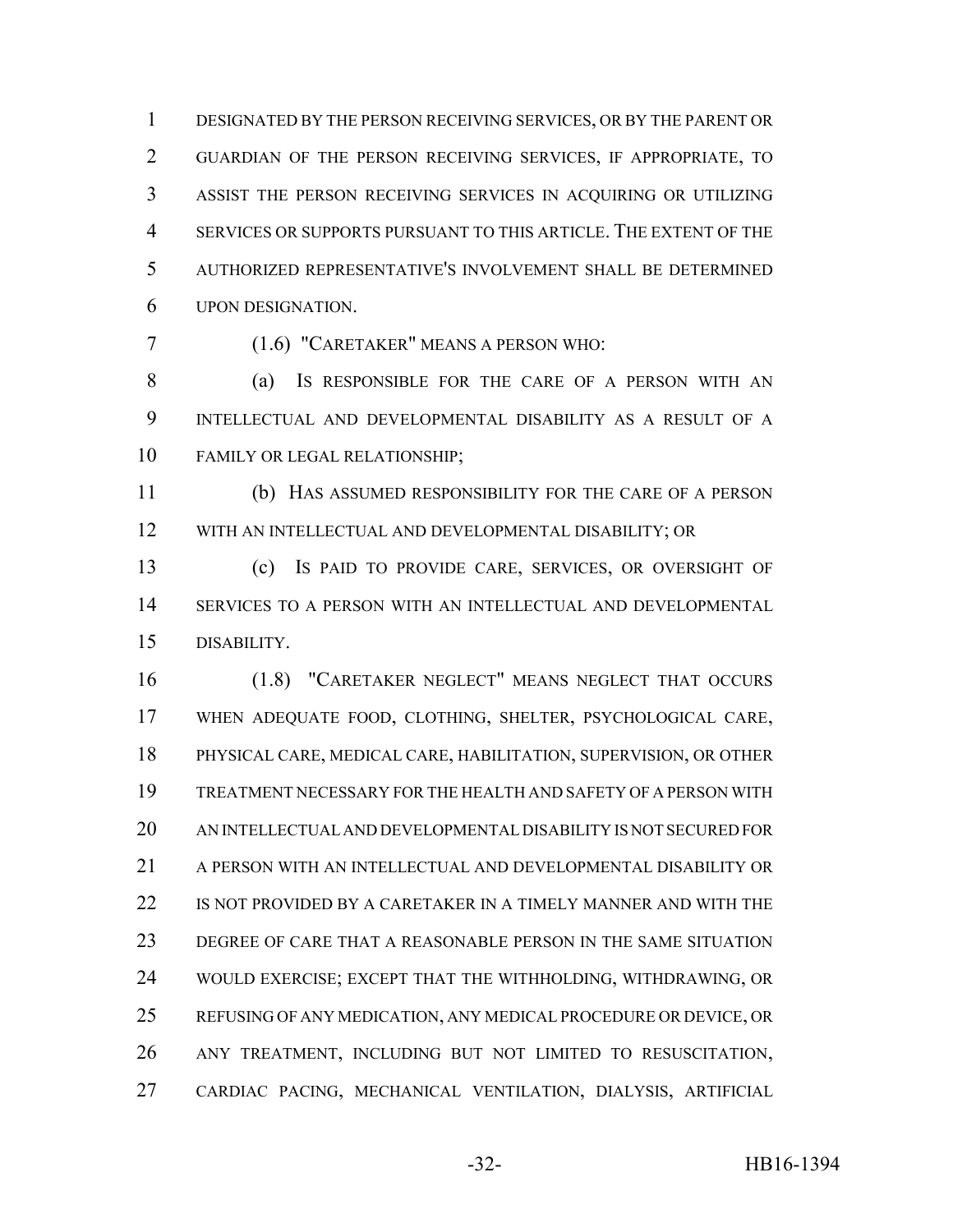NUTRITION AND HYDRATION, ANY MEDICATION OR MEDICAL PROCEDURE OR DEVICE, IN ACCORDANCE WITH ANY VALID MEDICAL DIRECTIVE OR ORDER, OR AS DESCRIBED IN A PALLIATIVE PLAN OF CARE, SHALL NOT BE 4 DEEMED CARETAKER NEGLECT. AS USED IN THIS SUBSECTION (1.8), "MEDICAL DIRECTIVE OR ORDER" INCLUDES A MEDICAL DURABLE POWER OF ATTORNEY, A DECLARATION AS TO MEDICAL TREATMENT EXECUTED PURSUANT TO SECTION 15-18-104, C.R.S., A MEDICAL ORDER FOR SCOPE OF TREATMENT FORM EXECUTED PURSUANT TO ARTICLE 18.7 OF TITLE 15, C.R.S., AND A CPR DIRECTIVE EXECUTED PURSUANT TO ARTICLE 18.6 OF TITLE 15, C.R.S. (15.5) "EXPLOITATION" MEANS AN ACT OR OMISSION COMMITTED 12 BY A PERSON WHO:

 (a) USES DECEPTION, HARASSMENT, INTIMIDATION, OR UNDUE INFLUENCE TO PERMANENTLY OR TEMPORARILY DEPRIVE A PERSON WITH AN INTELLECTUAL AND DEVELOPMENTAL DISABILITY OF THE USE, BENEFIT, 16 OR POSSESSION OF ANY THING OF VALUE;

 (b) EMPLOYS THE SERVICES OF A THIRD PARTY FOR THE PROFIT OR ADVANTAGE OF THE PERSON OR ANOTHER PERSON TO THE DETRIMENT OF THE PERSON WITH AN INTELLECTUAL AND DEVELOPMENTAL DISABILITY; **(c) FORCES, COMPELS, COERCES, OR ENTICES A PERSON WITH AN**  INTELLECTUAL AND DEVELOPMENTAL DISABILITY TO PERFORM SERVICES FOR THE PROFIT OR ADVANTAGE OF THE PERSON OR ANOTHER PERSON AGAINST THE WILL OF THE PERSON WITH AN INTELLECTUAL AND DEVELOPMENTAL DISABILITY;

 (d) USES HARASSMENT, UNDUE INFLUENCE, OR INTIMIDATION TO CREATE A HOSTILE OR FEARFUL ENVIRONMENT FOR A PERSON WITH AN INTELLECTUAL AND DEVELOPMENTAL DISABILITY WHO RELIES ON THAT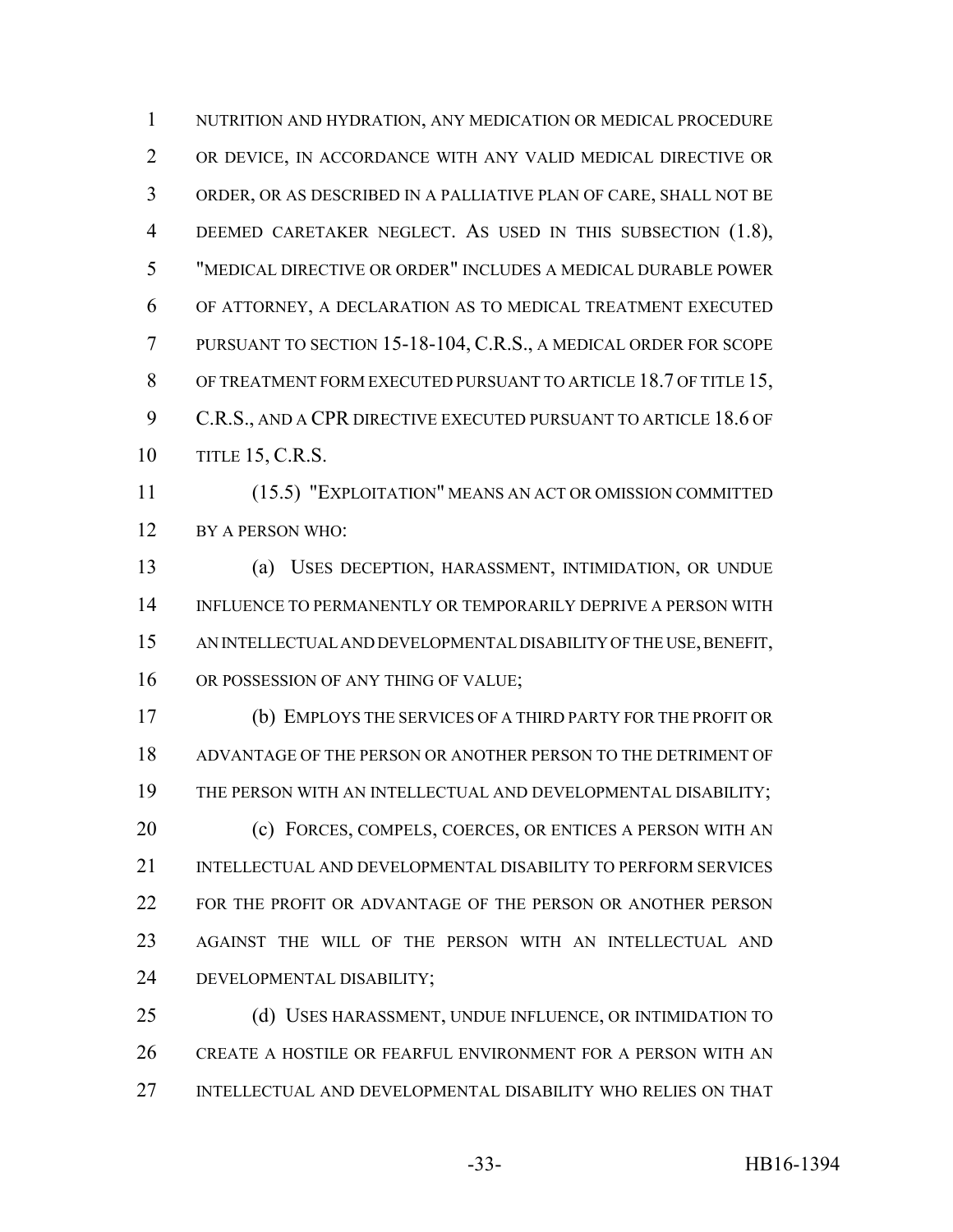PERSON TO PROVIDE CARE, LIVES WITH THE PERSON, OR IS REGULARLY VISITED BY THE PERSON; OR

 (e) MISUSES THE PROPERTY OF A PERSON WITH AN INTELLECTUAL AND DEVELOPMENTAL DISABILITY IN A MANNER THAT ADVERSELY AFFECTS THE PERSON WITH AN INTELLECTUAL AND DEVELOPMENTAL DISABILITY'S ABILITY TO RECEIVE HEALTH CARE OR HEALTH CARE BENEFITS OR TO PAY BILLS FOR BASIC NEEDS OR OBLIGATIONS.

 (19) "Human rights committee" means a third-party mechanism to adequately safeguard the legal rights of persons receiving services by participating in the granting of informed consent, monitoring the suspension of rights of persons receiving services, monitoring behavioral development programs in which persons with intellectual and developmental disabilities are involved, monitoring the use of psychotropic medication by persons with intellectual and developmental 15 disabilities, and at the committee's option, either providing or ensuring the 16 investigation of allegations of abuse or neglect MISTREATMENT of persons with intellectual and developmental disabilities who are receiving services or supports under this article.

(29.5) "MISTREATED" OR "MISTREATMENT" MEANS:

- (a) ABUSE;
- (b) CARETAKER NEGLECT;
- 22 (c) EXPLOITATION;

23 (d) AN ACT OR OMISSION THAT THREATENS THE HEALTH, SAFETY, OR WELFARE OF A PERSON WITH AN INTELLECTUAL AND DEVELOPMENTAL DISABILITY; OR

 (e) AN ACT OR OMISSION THAT EXPOSES A PERSON WITH AN INTELLECTUAL AND DEVELOPMENTAL DISABILITY TO A SITUATION OR